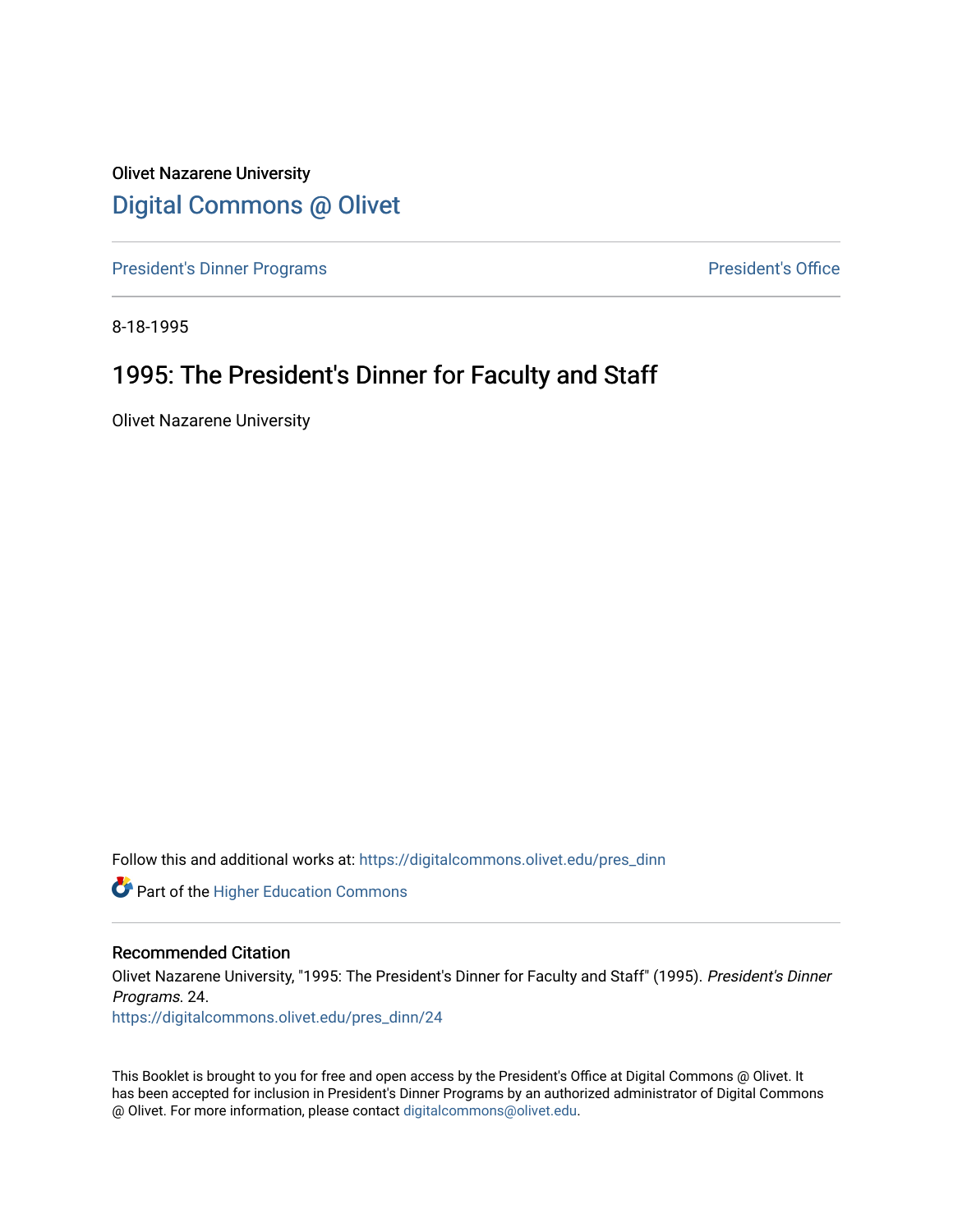

# THE PRESIDENT'S DINNER

### FOR FACULTY AND STAFF

OLIVET NAZARENE UNIVERSITY

CHALFANT HALL

AUGUST 18, 1995

6:30 P.M.

**PiOSTED BY Dr . AND MRS. JOHN C. BOWLING**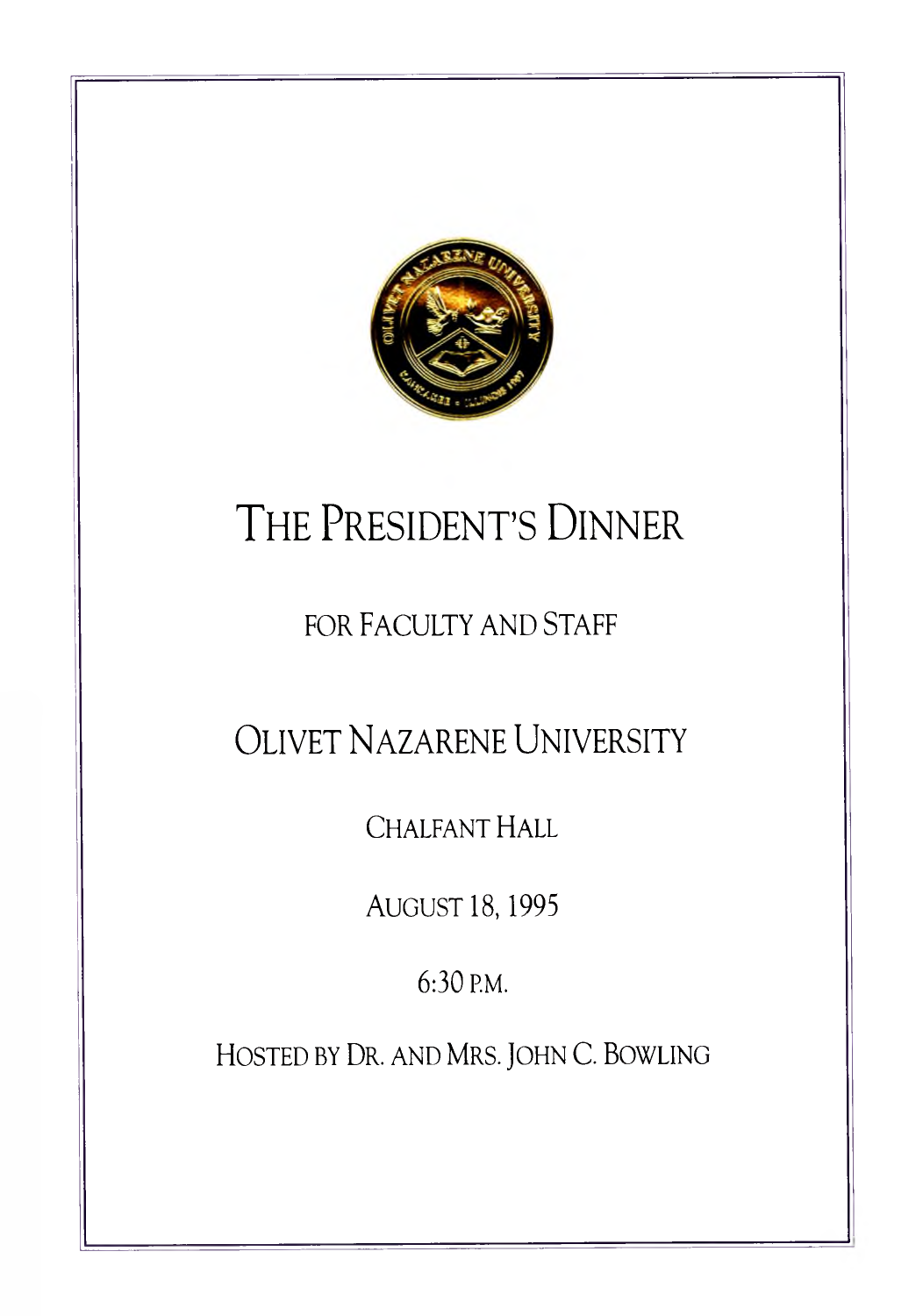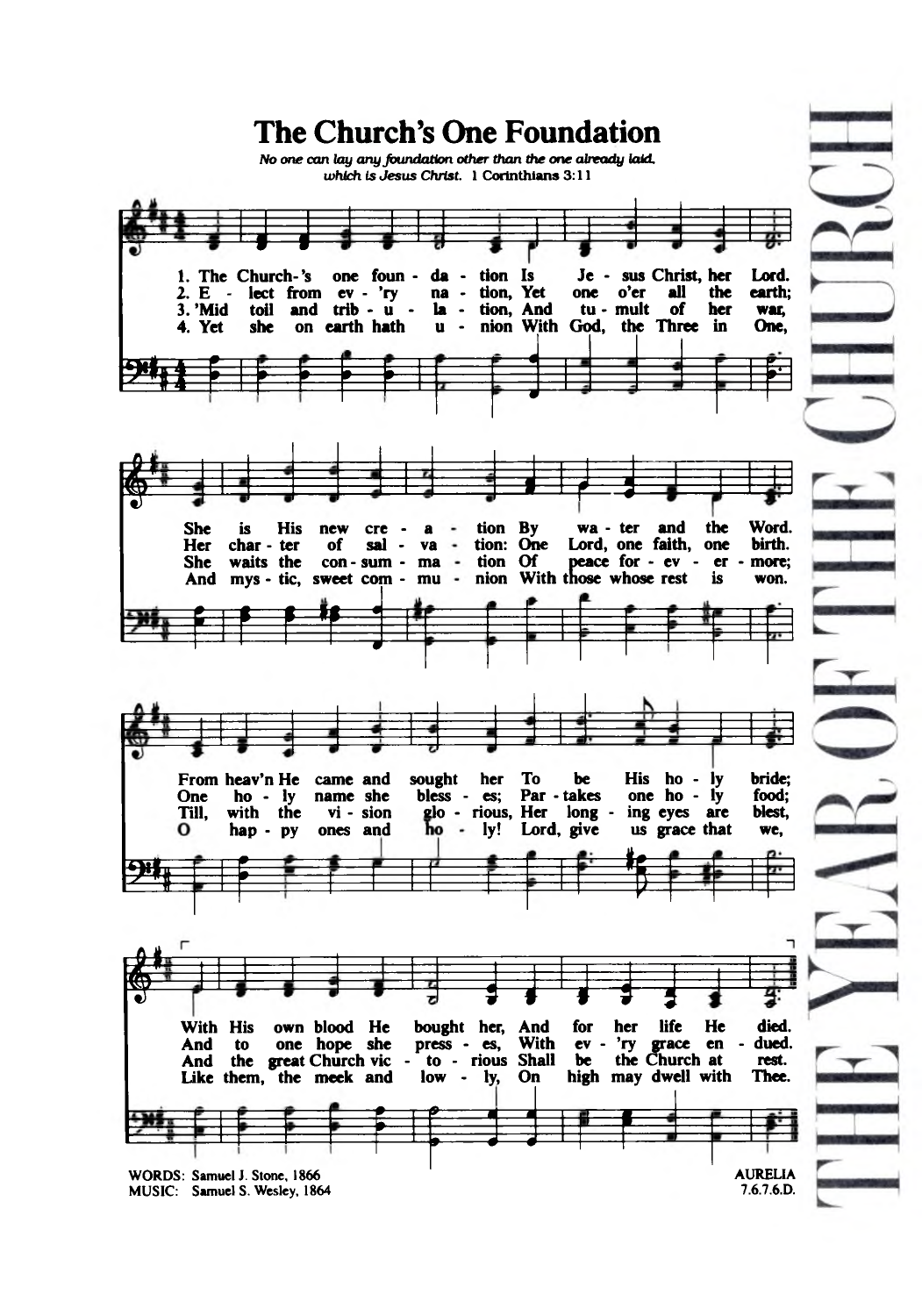

WE ARE PLEASED to welcome each of you to the 1995 President's Dinner **for Faculty and Staff. This evening gives us the opportunity to meet the new members of the Olivet Family and to record the accomplishments and milestones of our colleagues.**

**In keeping with the centennial celebration of the beginning of the Church of the Nazarene, this year has been designated as "The Year of the Church" at Olivet. This will give us the opportunity to take special note of this vital part of our heritage and continuing mission. Our relationship to the church is a defining characteristic of who we are and what we do.**

**May the blessings of the Lord rest upon us all this evening and throughout our work together this year.**

**Jill and John Bowling**



Cole Slaw Creamy Pineapple Salad Corn Relish

**Biscuits Apple Butter**

**Sliced Tomatoes**

**Roast Beef Mashed Potatoes and Gravy**

**Green Beans Carrots and Onions**

**Chocolate Layer Cake**

**Lemonade Iced Tea Coffee**

Dinner by Marriott Servers are the 1995-96 Resident Assistants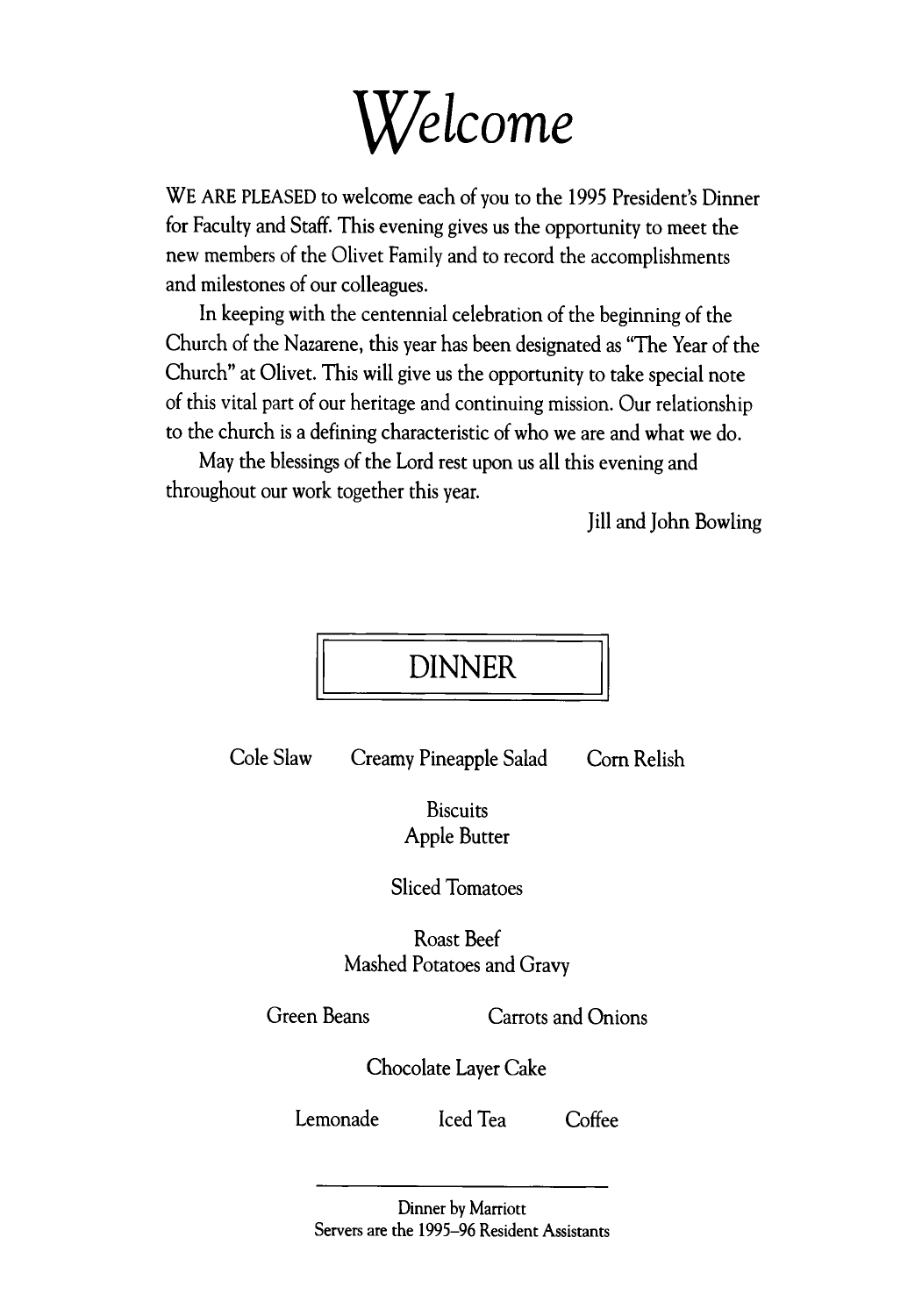# THE PRESIDENT'S DINNER

**FOR FACULTY AND STAFF AUG UST 18,1995**

| AUUUJI 10, 1777                                                                                                                     |                             |  |
|-------------------------------------------------------------------------------------------------------------------------------------|-----------------------------|--|
|                                                                                                                                     | Director of Athletics       |  |
|                                                                                                                                     | President of the University |  |
|                                                                                                                                     | Grace Baptist Church        |  |
|                                                                                                                                     |                             |  |
| <b>DINNER</b>                                                                                                                       |                             |  |
| DINNER MUSIC - MR. TONY BELLOMY                                                                                                     |                             |  |
| "PROMISE"<br>MR. ERIC BAKER, MR. MARK HODGE, MR. BRIAN PARKER, MR. GEORGE WOLFF                                                     |                             |  |
|                                                                                                                                     |                             |  |
| Vice President for Academic Affairs                                                                                                 |                             |  |
|                                                                                                                                     | Vice President for Finance  |  |
|                                                                                                                                     | DR. DOUGLAS PERRY           |  |
|                                                                                                                                     |                             |  |
| PRESIDENT'S ADDRESS<br>How I Spent My Summer Vacation                                                                               |                             |  |
| Chairman, Division of Fine Arts                                                                                                     |                             |  |
| Pastor, Wildwood Church of the Nazarene                                                                                             |                             |  |
| <b>ALMA MATER, OLIVET</b><br>Byron M. Carmony                                                                                       |                             |  |
| To Alma Mater, Olivet, We lift our voice in praise<br>For noble standards which we'll hold till ending of our days.                 |                             |  |
| The time we spent within these halls will ne'er forgotten be,<br>For here we learned to know of truth, and truth will make us free. |                             |  |
| My Olivet, Our Olivet! Though life may lead us far apart,<br>I'll still revere you in my heart.                                     |                             |  |
| My Olivet, Our Olivet. I'll love the Christ you gave first part,<br>And you, old Olivet.                                            |                             |  |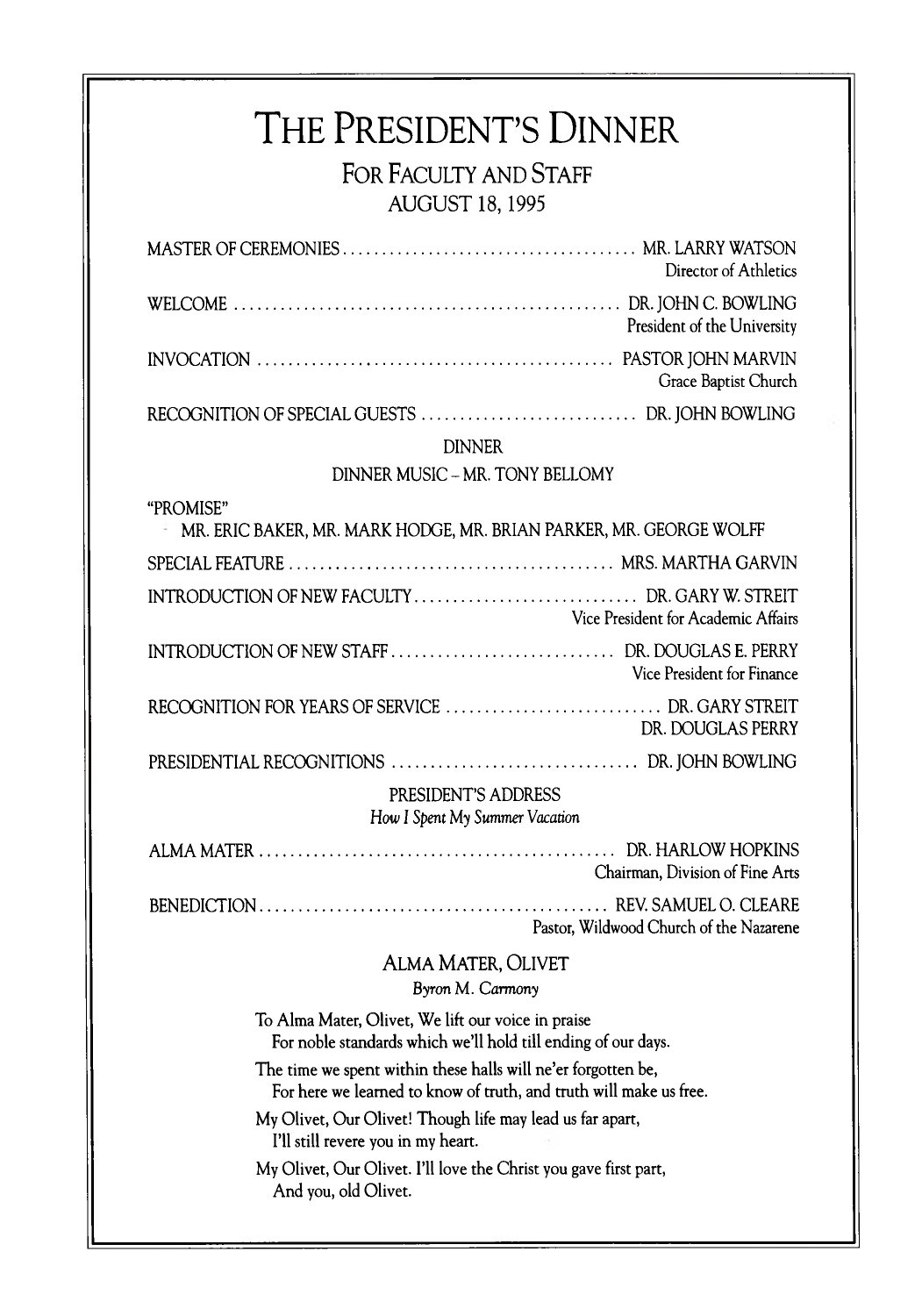## YEAR OF THE CHURCH *Celebrating our Heritage*

**Sexual University's origins can**<br>be traced to the first decade of the<br>several east central Illinois families who were **livet Nazarene University's origins can be traced to the first decade of the twentieth century and to the resolve of committed to providing a Christian education for their children. In 1907, classes were begun in a home in the community of Georgetown, Illinois, and a year later the founders acquired several acres of land in the nearby village called Olivet. Here they raised a modest building and added the secondary level of instruction. A College of Liberal Arts followed in 1909, along with the first name for this fledgling, but ambitious, institution— Illinois Holiness University.**

**The 1909 catalog of Illinois Holiness University states:**

"God is raising up schools that will be true to him and the Bible and holiness ... Illinois Holiness University is one of them. This school has been founded at the call of God. It is a child of faith and prayer" (p. 6).

**It was within that atmosphere and with that attitude that Olivet was established.**

**By 1912, the founders and trustees were aware of the school's need for a wider constituency and offered to give their educational work to the Church of the Nazarene. The young denomination accepted the school with a pledge to support and promote its ministry of Chris-**

**tian higher education. That early commitment is still being perpetuated by the more than 800 Nazarene congregations throughout the 11 districts of the church in the four states of Illinois, Indiana, Michigan and Wisconsin.**

**This year, in addition to sending hundreds of students to Olivet, the districts provided the following financial support:**

| Chicago Central District       | \$214,269   |
|--------------------------------|-------------|
| <b>Illinois District</b>       | 211,678     |
| Northwestern Illinois District | 173,443     |
| Indianapolis District          | 259,620     |
| Northeastern Indiana District  | 297,995     |
| Northwest Indiana District     | 148,005     |
| Southwest Indiana District     | 233,744     |
| Eastern Michigan District      | 317,487     |
| Michigan District              | 258,921     |
| Northern Michigan District     | 32,502      |
| <b>Wisconsin District</b>      | 47,296      |
| Total                          | \$2,194,960 |

**The University was renamed Olivet College in 1919. Then in the summer of 1940, following a devastating fire which destroyed much of the campus, the school moved to its present location in Bourbonnais, Illinois. "Nazarene" was added to the college's name that same year.**

**Olivet flourished in its new location. The campus site has expanded to 170 acres, with 33 major buildings. The academic program has matured to include 24 departments offering majors, minors and concentrations in 60 fields**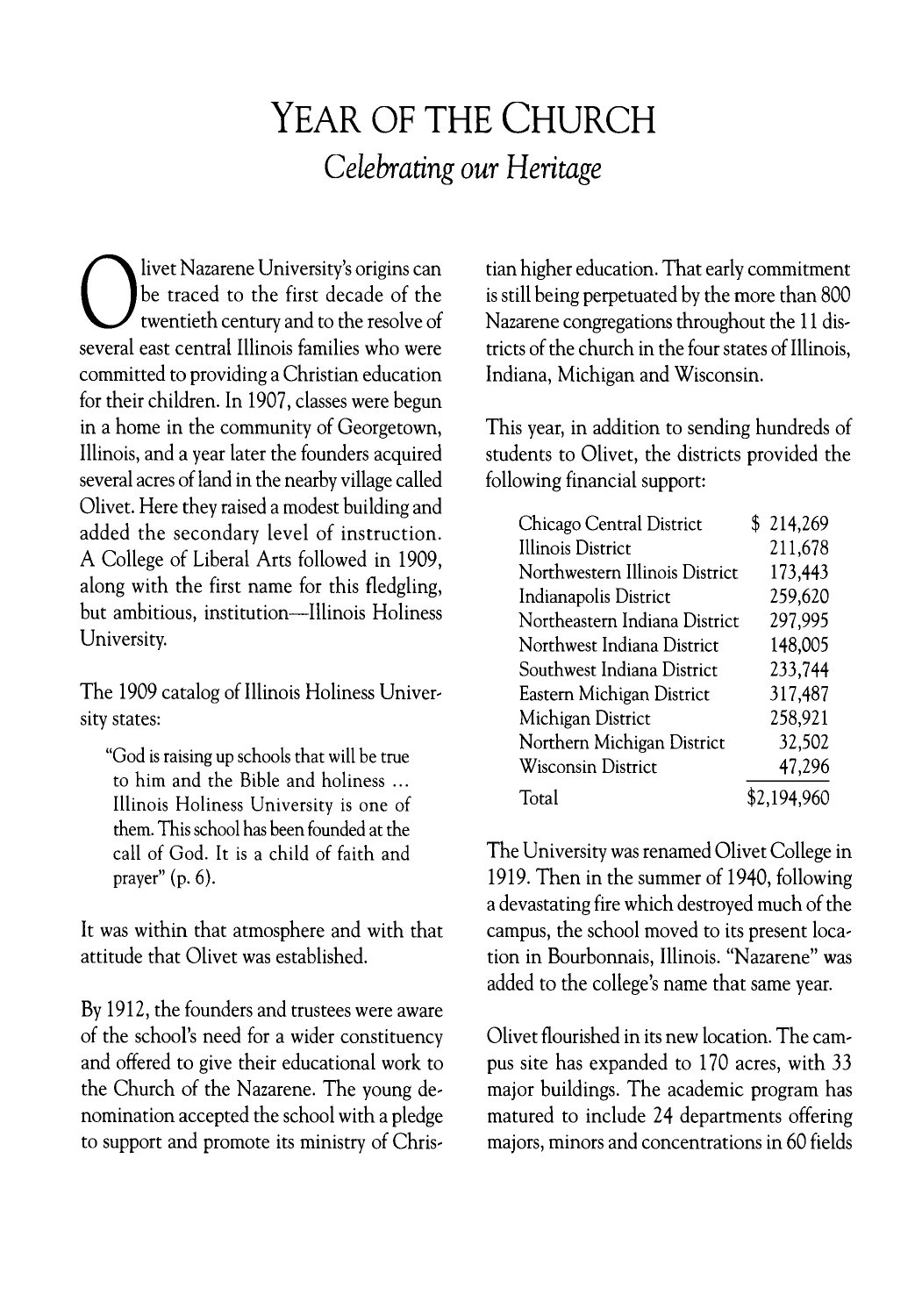of study. An aggressive graduate and adult studies program has developed with offerings in religion, nursing, education, and business. The Board of Trustees voted in 1986 to change Olivet's name to Olivet Nazarene University.

Throughout its history, Olivet Nazarene University has sought to be a place where the best in learning is fully integrated with the best of faith. Our mission is as follows:

Olivet Nazarene University, a denominational university in the Wesleyan tradition, exists to provide a liberal arts "Education With a Christian Purpose." Our mission is to provide high quality academic instruction for the purpose of personal development, career and professional readiness, and the preparation of individuals for lives of service to God and humanity. "We seek the strongest scholarship and the deepest piety, knowing that they are thoroughly compatible [and] ... a Christian environment ... where not only knowledge but character is sought." (University Catalog, 1915)

During the 1995–96 academic year we will be celebrating our church heritage, a heritage rooted firmly in the Church of the Nazarene, but extending to Christians of many denominations and congregations.



Detail of Mural by Professor William Greiner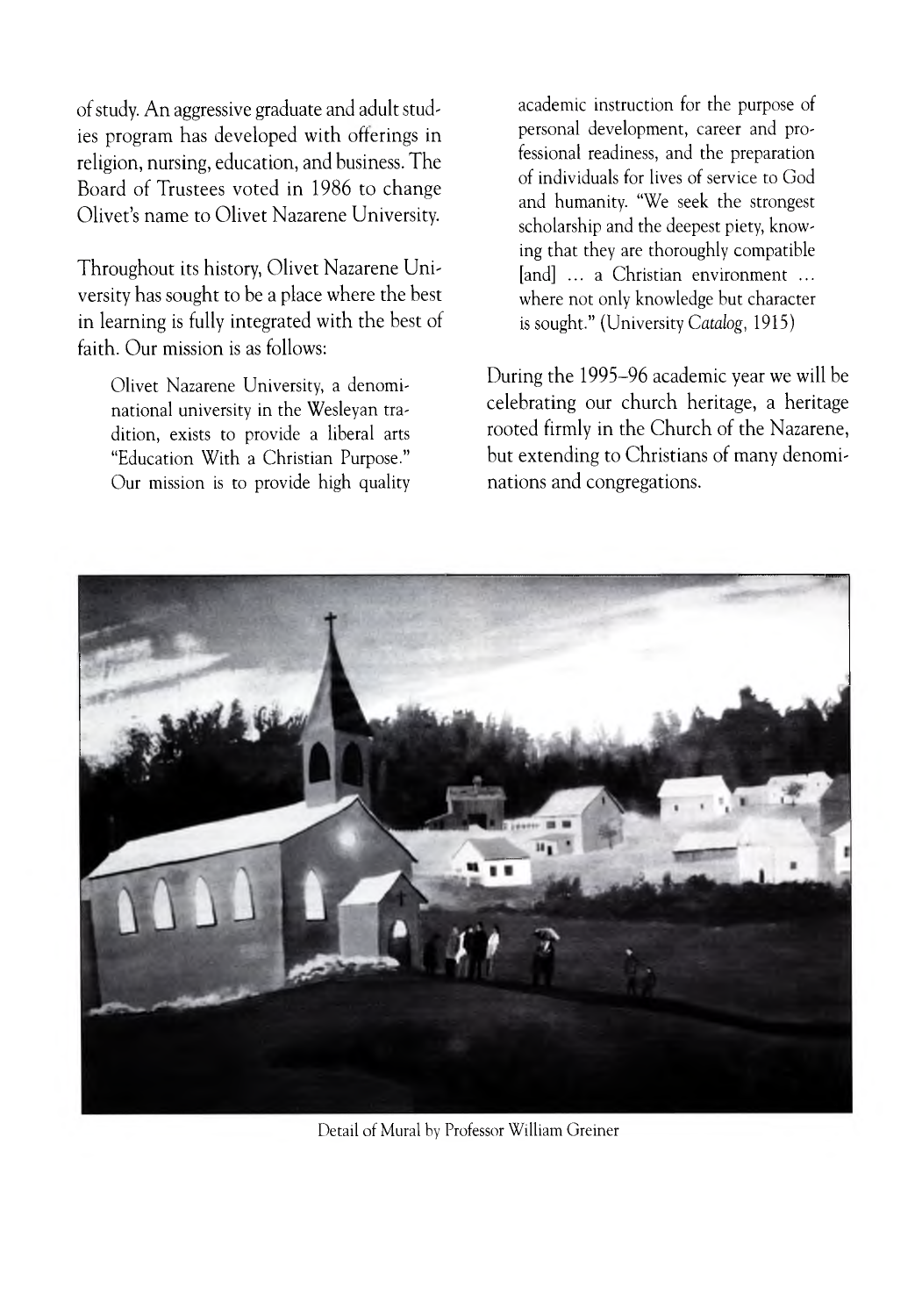$\sqrt{ }$  1995  $=$ 

FACULTY MEMBER OF THE YEAR

# DR. HENRY L. SMITH

 $\bigcup_{r.}$  Henry L. Smith, Dean of Olivet's School of Graduate and Adult Studies, has just completed his seventh year at Olivet. He has shown himself to be an adept leader eager for new challenge.

As a minister's son, Henry early felt a call to a life of service. Henry studied for the ministry at God's Bible College, in Cincinnati, Ohio, but by his senior year determined that his call was to the classroom rather than the pulpit.

Knowing that his newly awarded degree would be of limited use in his chosen academic field, Henry enrolled in the University of Cincinnati earning a second bachelor's in 1977 and a master's in 1978. Later, while pursuing his doctorate at The Ohio State University, his Nazarene pastor encouraged him to look into teaching opportunities at Mt. Vernon Nazarene College.

Henry joined Mt. Vernon's faculty in 1979 and completed his doctorate in 1987. W hile there, he served as chairman of Mt. Vernon's Communication Department, and began the college's radio station, WNZR.

In 1988 Henry came to Olivet to serve as chairman of the Department of Speech Communication and as director of Olivet's radio station, then known as WKOC. Henry suggested WONU as a more appropriate call sign, but the Federal Com munication Commission had already assigned WONU to a U.S. Navy ship. One well-written petition and a few months later, WKOC began operations as the new WONU.

The station entered a period of phenomenal growth under Henry's leadership, becoming self supporting within two years. "I enjoyed four wonderful years with the radio station," Henry said, "yet I was able to walk away knowing we'd placed it in good hands."

With the invitation to join the graduate

school, Henry began a two-year transition period, shifting responsibilities among the School of Graduate and Adult Studies, the Department of Speech Communication, and WONU. He became the dean of the School in the summer of 1992.

"I love developing projects, like growing a radio station, or observing the blossoming of a new academic program," Henry said. "I enjoy most the opportunity to be involved in growing, innovative programs, where I can create and nurture."

Like WONU, Olivet's graduate school has seen phenomenal growth. Some 700 students are currently enrolled, and record numbers have graduated each year.

"It is my goal to ensure the integration of the School into the very fabric of Olivet," Henry said. He also ensures the highest quality. "The average Chicagoan is going to respect Olivet for the quality of our off-campus programs."

How the School fulfills Olivet's mission is a point of continual examination, Henry says, and a question of vital importance. "The central core of our mission does not change, just the mode of delivery and the age and needs of the student," Henry asserted.

"Olivet is making a difference in people's lives," Henry concluded, "whether they're the 20 year-old in our traditional program, or the 39-yearold in one of our graduate or adult studies programs facing one of life's transitions."

Henry and his wife, Teresa, have three children: Dale, David, and Derika. They reside in Bourbonnais.

Henry, for your com mitment to the mission of Olivet, your dedication to the students, your able leadership, and your commitment to the Christian life at work and in the community, we salute you as the 1995 Faculty Member of the Year.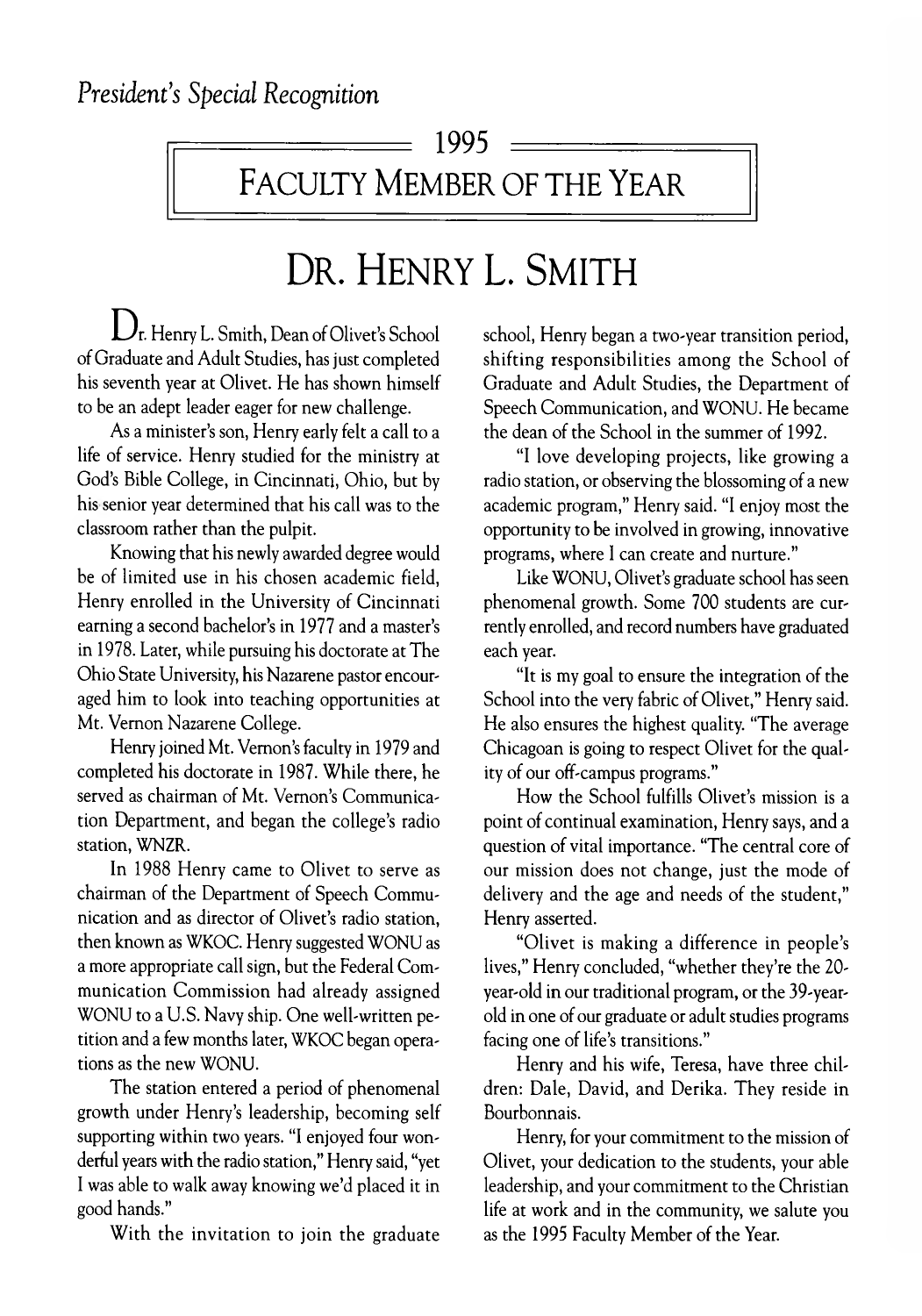STAFF MEMBER OF THE YEAR

# DAVID J. PICKERING

 $\mathbf{D}$  avid J. Pickering, Olivet's director of student accounts, came to ONU as a student, earning his tuition money working nights and weekends at the local Jewel grocery store. He knows what it means to finance a college education, and it is that understanding that contributes to his serving approach to students.

David was bom in Berwick, England, the oldest of four children. A job change brought the family to the United States in 1974, and they settled first in Saint Louis. The Pickerings moved to southern Illinois in 1976, and came to Bourbonnais in 1978.

In 1985 David graduated from Faith Baptist in Bourbonnais. He enrolled at Olivet the following year and graduated with a B.A . in finance in 1989. David also completed his M.B.A. at Olivet last year.

David met his wife, Emeline, at a Christian conference. He was a registered alien, and she was a Canadian citizen. Because a U.S. citizenship would greatly simplify their marriage plans, David began the process toward citizenship, ultimately taking the oath before a circuit judge in Danville, Illinois. David and Emeline were married in 1989.

David began work at Olivet as the current accounts coordinator in June of that year, assisting with the collection of student accounts, helping students make payment plans, and fulfilling other administrative duties. In February 1990, David was promoted to director of student accounts. His expanded responsibilities included the cashier operation, management of current and former student accounts, and oversight of Perkins Federal Loan Program collections.

One barometer of the University's health has improved dramatically under David's leadership. Outstanding student accounts have fallen 90.7% since David became director, a change he attributes to careful monitoring of student accounts.

It isn't all take and no give. David and his staff work hard to help good things happen for the students. "By monitoring, we're also helping the students, ensuring that they stay on schedule with payments, and are working closely with Financial Aid to complete their paperwork," David said. "We avoid the problem of students building up balances without taking advantage of the programs they're entitled to," he explained.

"The most exciting thing is to see someone who has struggled be able to graduate because of the assistance we've provided," David said.

In 1992 David began work as the conference coordinator for the University. In addition to the public relations benefits of opening the campus to responsible organizations, hosting conferences has proven to be a significant source of revenue for Olivet. Profits from hosting conferences have already financed significant capital improvement projects such as the renovation of Chalfant Hall and installation of air conditioning in Parrott Hall.

"Conferences were a largely untapped financial resource for Olivet," David explained, "and there is tremendous value in bringing individuals from the community and other church and religious organizations to campus. The exposure will reap benefits for Olivet for years to come."

David and Emeline make their home in Bourbonnais. They have five children: Nicholas, Christopher, Emilie Ann, Daniel, and Brian. David teaches Sunday school at Christian Assembly in Bourbonnais. He enjoys gardening, woodworking and doing things with the kids.

David, for your thorough work, your commitment to the mission and purpose of the University, and your steadfast dedication to Christ, we salute you as the 1995 Staff Member of the Year.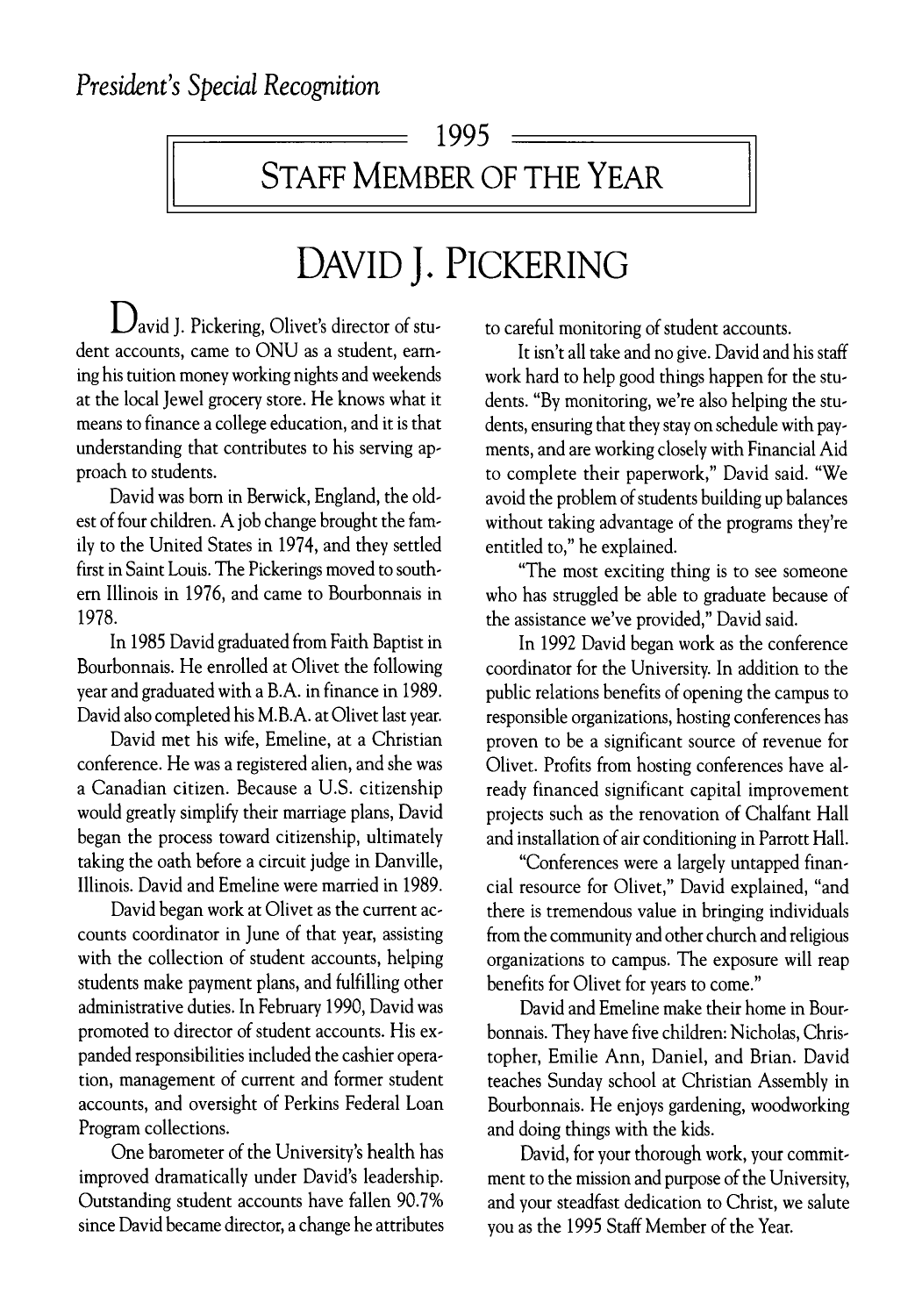### NEW FACULTY 1995-96

DON DAAKE

**Associate Professor of Business** B.S., 1973, Kansas State University M.B.A., 1977, University of Iowa Ph.D., 1995, Florida State University

STEPHEN FOUNTAIN *Assistant Professor of English* B.A., 1990, Trevecca Nazarene College M.A., 1992, Trevecca Nazarene College Ph.D., 1994, University of Glasgow

LISA GASSIN **Assistant Professor of Psychology** B.S., 1988, University of California M.S., 1990, Purdue University Ph.D., 1995, University of Wisconsin

XINYU (CINDY) LI Assistant Professor of Chemistry/Geology *(January 1996)* B.S., 1984, Lanzhou University, China M.S., 1987, Lanzhou Institute of Geology Ph.D., 1994, University of Oklahoma

GREGORY LONG **Associate Professor of Biology** B.S., 1984, Olivet Nazarene University Ph.D., 1989, University of Arkansas for Medical Sciences

**KENT OLNEY** 

*Associate Professor of Sociology* B.A., 1977, Asbury College M. Div., 1979, Asbury Theological Seminary M.A., 1985, Gallaudet University Doctoral candidate, University of Oregon

DONALD PETERSON

*Assistant Professor o f English* B.A., 1978, Northeastern Bible College B.A., 1980, Gordon College M.A., 1988, New York University Doctoral candidate, Drew University

**JEFFREY WELLS Assistant Professor of Speech Communication** B.A., 1989, Trevecca Nazarene College M.A., 1992, Auburn University

DAVID WINE **Assistant Professor of Christian Education** B.A., 1972, Olivet Nazarene University M.A., 1977, The Ohio State University

NORMA WOOD *Professor of Nursing and Chair, Division of Nursing* B.S., 1963, University of Iowa M.Div., 1970, Nazarene Theological Seminary M.A., 1975, University of Iowa Ph.D., 1992, University of Texas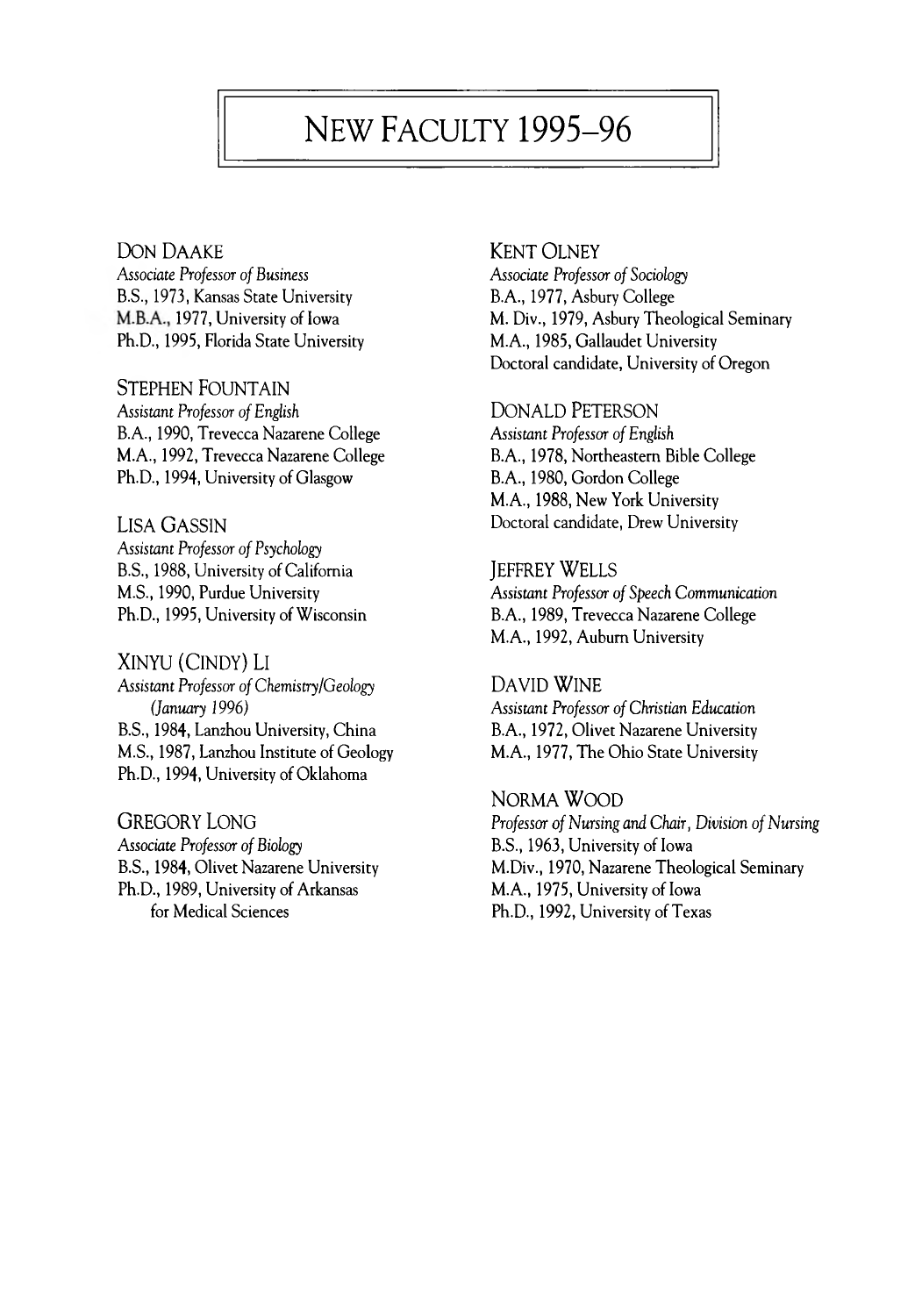### NEW ATHLETIC STAFF

**OBIE COOMER** *Assistant Basketball Coach* B.A., 1965, Olivet Nazarene University M.S., Northern Illinois University Certificate of Advanced Study, Northern Illinois University

DEREK DEWITT *Defensive Coordinator, Football* B.S., 1993, Ohio University M.A.T. candidate, Olivet Nazarene University

#### STEPHEN FANARA

*Instructor of Physical Education* B.S., 1988, Southwest Baptist University M.A., 1992, Mid-America Nazarene College

### NEW STAFF 1995-1996

LORI BENNETT *Custodial*

STEPHANIE COFFEY *Resident Director/Williams Hall*

ANGIE DISHON *Resident Director/Nesbitt Hall*

DAN FERRIS LINDA MEYER SUSAN TURNER Manager of Corporate, Foundation *Printing & Graphics* Custodial *Custodial & Government Relations*

MATTHEW FOOR **Telecommunications Manager** Secretary/Education Dept. Assistant to *the Internal Auditor*

AN TH ON Y GRIM M *Custodial Resident Director/Parrott Hall Computer Support/Admissions*

*Printing & Graphics*

*Carpenter Shop*

MARC HARRIS Custodial *Post Office Manager*

**JOHN HAWES** Computer Center *Courier*

REBECCA KELSEY *Secretary, Donor Relations*

VICKY LALUMENDRE *Office of Graduate & Adult Studies* 

VERLEEN MARTYN *Custodial*

KEITH O'DELL CAROL WATSON

CLAUDIA OLSON LAURIE WELLS

ANEMONE REEVES LISA WILSON SHERRIE HABLITZEL **Secretary/Graduate & Adult Studies** Secretary/Media & Technical

ROBERT RUSH

PENNY SCOTT

ANDREW SMITH

MICHELLE STIPP *Secretary/Student Development*

KRISTIN STREHLOW *Custodial*

K ATHLEEN TOMASIK *Financial Aid Counselor*

*Services*

DARYL HAESSIG *Security* Security **TAMARA WOODRUFF** *Secretary, Nursing Dept.*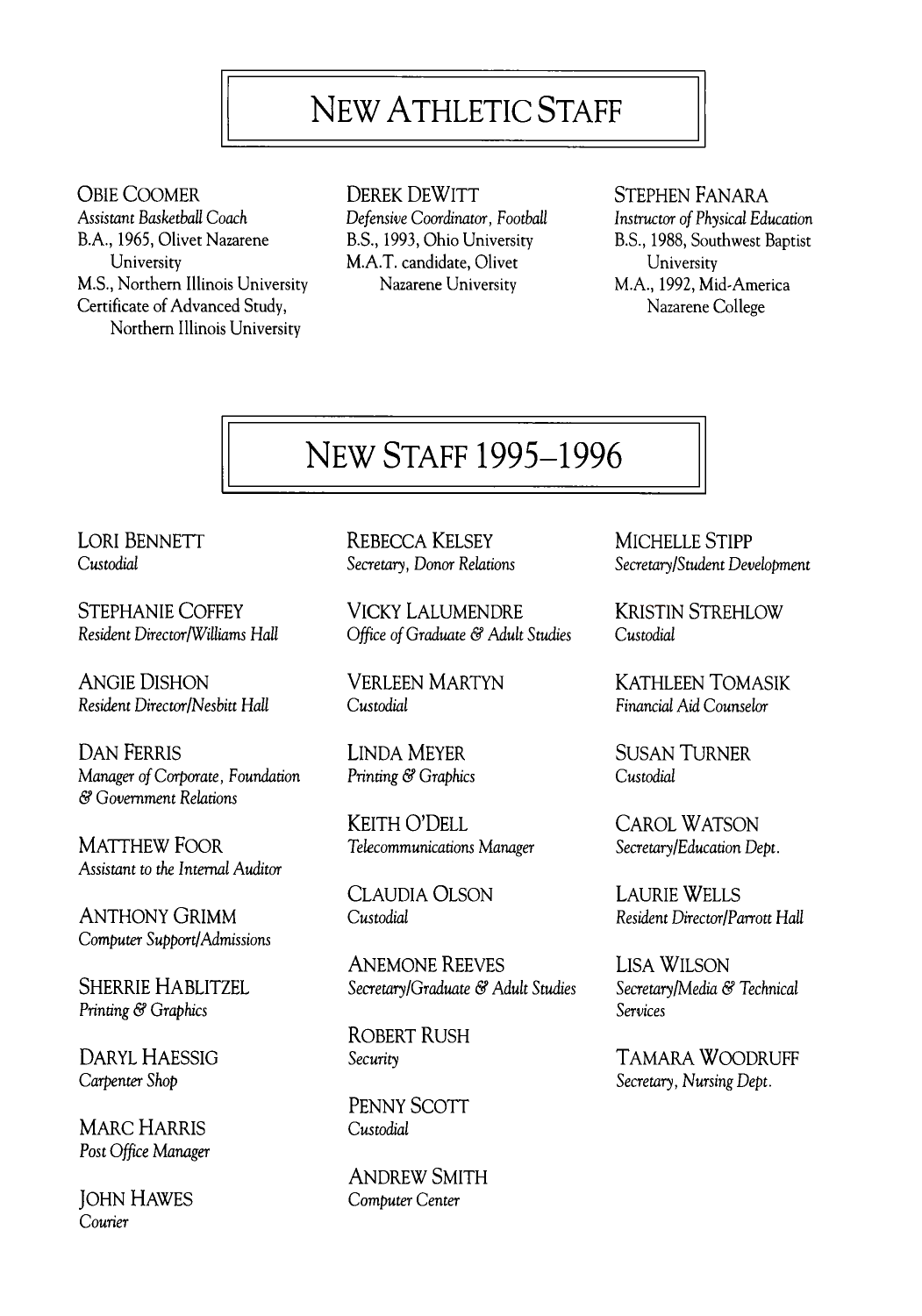## RECOGNITIONS FACULTY AND STAFF FOR 1994-1995

#### I. PUBLISHED MATERIAL

#### **BILL DEWEES**

Articles: "Re-Imaging College Radio" and "Working with a College Radio Station Staff," *College Broadcasting, Christian Research Report;* "Effective Radio Internships," *Christian Research Report.*

#### MARY ADA DILLINGER

Paper, "A Study of Bibliographic Instruction in Small Private Liberal Arts Colleges," *Research Strategies,* spring 1994 issue, Vol. 12, No. 2.

#### DALE HATHAWAY

Hathaway, Dale K., "Projects and Investigations for an Introductory Statistics Course," PRIMUS, December 1994, Vol. IV, No. 4, pp. 369-382.

#### CRAIGHTON HIPPENHAMMER

"Information Technology: Reach Out and Touch," *The Christian Librarian,* Vol. 38, No. 1, January 1995, pp. 12-14,20; "An Introduction to the Internet," *The Chris*tian *Librarian,* Vol. 38, No. 1, January 1995, pp. 15-20; "CD-ROM Review: The Internet for Everybody," NETTRAIN, an Internet Listserv. Sat., 18 Feb. 1995, 19:45:42.

#### STEPHEN LOWE

"Congress and Professional Sports, 1910-1992," Bowling Green, OH: Bowling Green University Popular Press, 1995; "The Kid on the Sandlot: Public Policy, Congress, and Organized Baseball, 1951," *NINE: A Journal of Baseball History and Social Policy Perspectives,* 3 (Spring 1995): 218-234.

#### PHYLLIS REEDER

Reeder, Phyllis and Chen, Shu-Pi (1994). "Determining Client Satisfaction with Home Health Care," Journal of Home Health Care Practice, 4, 8-16.

#### ROBERT SMITH

Review on Richard Steele's text "Gracious Affection" and "True Virtue" according to Jonathan Edwards and John Wesley for *Wesleyan Theological Journal.*

#### **JUDITH WHITIS**

Article, "Surviving the Self-Study with Sanity and a Sense of Humor," in 1995: A Collection of Papers on *Self'Study and Institutional Improvement,* by NCA, Chicago.

II. PARTICIPATION IN PROFESSIONAL/ SCHOLARLY ACTIVITIES, UNPUBLISHED PAPERS, RECITALS, TRAVEL

#### GERALD ANDERSON

Certified Piano Teacher-College faculty, by MTNA; several performances with the Dean Wilder Singers and Canterbury Trio; accompanist for Sarah Holman, Kresge Concert Series, ONU; piano dedication, First Presbyterian Church, Kankakee.

#### DOUGLAS ARMSTRONG

Received Olivet Research Associates grant support; reviewed the Microscale Laboratory manual, "Microscale and Selected Macroscale Experiments for General and Advanced General Chemistry."

#### DAVID A TKINSON

Speaker at National Council of Teachers of Mathematics annual meeting, Boston, April 1995, "The Effect of February 29 on Matching Birthday Probabilities."

#### SPENCER BARNARD

Panel member, "Faculty Services," CAAHE Conference, Cardinal Stritch College, spring 1995.

#### CATHERINE BAREISS

Ph.D. dissertation, "An Integrated Curriculum Model and Curriculum Assessment Maturity Levels for Computer Science"; Presented a paper, "The Future of Computer Literacy?" and served on a panel about computer science accreditation at Midwest Small College Computing Conference.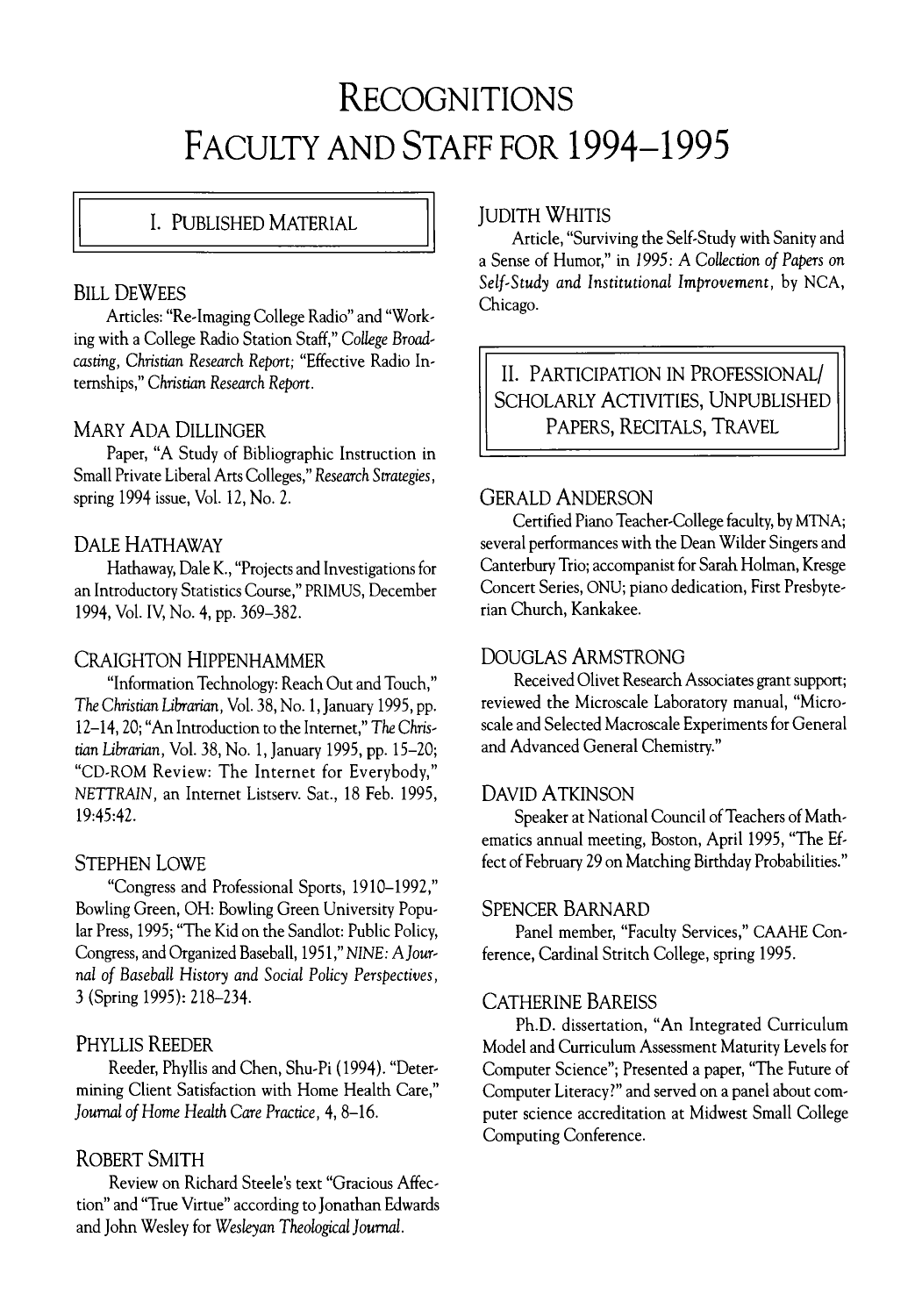#### WILLIAM BELL

Seminar leader, "Marriage and Family Counseling" and "Parenting" at Salvation Army Officer Training workshop, August 1994; seminar leader, "Cognitive Therapy," Salvation Army Officer Training workshop, May 1995.

#### STEPHEN BROWN

Referee for articles for publication in NCTM's *Teaching Children Mathematics.*

#### RUTH COOK

Ph.D. dissertation, "Elizabeth Gaskell's Radical Voice: A Defense of the Single Woman"; Guest lecturer on Elizabeth Gaskell and her novel *Cranford* for a graduate class in British Women Writers at University of South Carolina, March 1995; lecturer, "The Woman Question and the Victorian Novel," for an undergraduate class in Women Writers and the Worlds They Helped Transform, Isothermal Community College, March 1995.

#### **BILL DEWEES**

Group discussion facilitator for a radio programming workshop, National Christian Radio Seminar, Nashville, Tennessee, April 1995.

#### MARY ADA DILLINGER

Paper, "Benner Library - Outsourcing Reflections," at Greater Chicago Area Catalogers meeting, September 1994.

#### **JAN DOWELL**

Keynote speaker, "Making Wellness Work with Community Assessment," West Suburban Dietetic Association, Wheaton, Illinois, April 1995.

#### SUSAN DRAINE

Taught two advanced cardiac life support courses, November 1994 and May 1995; presented "Arterial Blood Gas Interpretation" to Air Force Reserve Unit.

#### D. GEORGE DUNBAR

Holy Land tour with Orpheus Choir, Christmas Break.

#### ALICE EDWARDS

Travel in England, July 1994.

#### FRANK GARTON

Presented five leadership seminars designed for the Administrative Personnel of the Kankakee County Department of Health, "Learning and Leadership Within the Public Health Organization"; selected as a Fellow to the Third Annual Illinois Public Health Leadership Institute, School of Public Health, University of Illinois at Chicago; seminar on Leadership to Plant Managers of Association of Small Colleges of Illinois, "There's Always an Injured Poodle who Needs Attention."

#### REINHOLD GERBSCH

Wrote first-year research report for Whitaker Foundation to continue support for Ventricular Assist Device; organized Biomedical Fluids Symposium for ASME/JSME (Japanese Society of Mechanical Engineers) summer annual meeting, Hilton Head, South Carolina, August 1995.

#### LINDA GREENSTREET

Lecture, "Asthma Update," St. Mary's nursing and respiratory employees, November 1994.

#### WILLIAM GREINER

Exhibited two solo exhibitions in galleries in Indiana and Michigan; speech, "Approach of the 21st Century and the Arts," at regional conference in Carbondale, Illinois, 1994; commissioned to do a mural painting for Grace Church of the Nazarene in Portage, Indiana for its next three-year program entitled, "Give Us This Mountain."

#### JOHN HANSON

Section coordinator for Olympiad high school chemistry testing program, Joliet Section, American Chemical Society; site director for Secondary Chemistry Instrumentation Laboratory, ONU, supported by a grant from the Illinois Board of Higher Education; poster presentation, MACTLAC meeting, "Transfer from Supporting Courses by Chemistry Students," Alma College, October 1994; judge for ACCA Student Research Symposium, April 1995.

#### DALE HATHAWAY

Spoke at the National MAA/AMS meeting, San Francisco, January 1995, "Projects for an Introductory Statistics Course."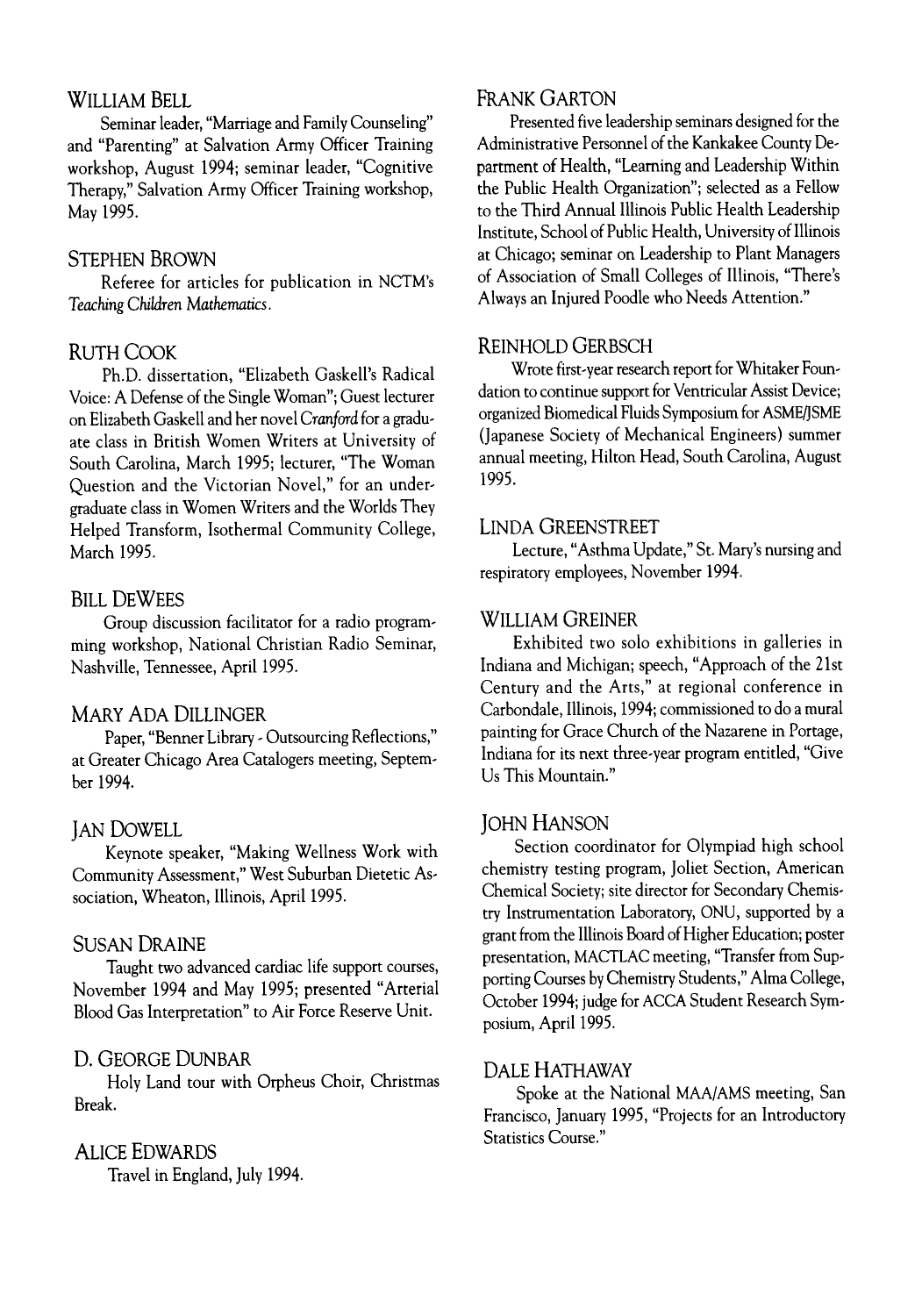#### *(continued)*

II. PARTICIPATION IN PROFESSIONAL/ SCHOLARLY ACTIVITIES, UNPUBLISHED PAPERS, RECITALS, TRAVEL

#### CRAIGHTON HIPPENHAMMER

Seminar Lecture, "An Introduction of the World Wide Web," at the annual conference of Association of Christian Librarians, June 1995; presented "Introduction to Internet Resources" to Illinois Home Economics Association seminar, September 1994.

#### **JANICE HOLMES**

Appointed to the By-Laws Committee of the Deans and Directors of Baccalaureate Nursing Programs in the State of Illinois.

#### HARLOW HOPKINS

Several performances with Canterbury Trio and Kankakee Valley Symphony Orchestra; clarinet soloist, choir banquet, Trinity Church of the Nazarene, Naperville, Illinois.

#### RANDAL JOHNSON

Presented slide shows on the tropical rain forests to local school groups.

#### LAVERNE JORDAN

Speaker: "Gender Differences: Implications for Counseling College Students," University of Illinois, Conference for Diversity, October 1994; "Vive la Difference: Celebrating Gender Differences in the Christian College Classroom," Women's Leadership Conference, Eastern College, June 1994; workshop on Team-Building, Women's Leadership Conference, Eastern College, June 1995.

#### PAUL KOCH

Ed.D. dissertation, "Judgments of Value in Undergraduate Economics Instruction."

#### RUSSELL LOVETT

Eleven days on a study/concert tour of the Holy Land with Orpheus Choir.

#### STEPHEN LOWE

Speech, "Four Keys to Finding God's Plan for Your Life," Westland Church of the Nazarene's Youth Banquet, March 1995.

#### JAY MARTINSON

Organized and chaired a panel presentation and presented a paper at CSCA (with former colleagues from University of Illinois) regarding teaching communication ethics in such a way as to preserve diversity while rejecting relativism, Indianapolis, Indiana.

#### CONNIE MILTON

Member of Illinois Nurses Association Task Force on Work Redesign and selected to be a media spokesperson; presented paper on "Covenanting" with Dr. Rosemarie Paise, Dr. Imogene King Symposium on Nursing Theory, cosponsored by Loyola University and Sigma Theta Tau, Chicago, December 1994-

#### **IVOR NEWSHAM**

Consultant/Evaluator with North Central Association accrediting/evaluation teams to Briar Cliff College, Sioux City, Iowa, November 1994, and Harding University, Searcy, Arkansas, January 1995 for comprehensive visits; presented paper on assessment at a conference on "Comprehensive Assessment Plans for Christian Colleges" sponsored by Christian College Coalition, Calvin College, Grand Rapids, Michigan, October 1994.

#### BETH PATRICK

Paper, "Teaching Diversity Within the Homogenous Learning Environment: Similarities and Differences Between Teaching Diversity at Olivet Nazarene University and Fisk University," Central States Communication Association, April 1995, Indianapolis, Indiana.

#### FRAN REED

Ph.D. dissertation, "The Preparation of Preservice Regular Educators for Inclusion: A National Perspective"; paper, "How Are We Preparing Preservice Regular Educators for Inclusion?" National Council for Exceptional Children, April 1995, Indianapolis, Indiana.

#### PHYLLIS REEDER

Travel to England, Scotland, and Wales - spring 1995 sabbatical.

#### **HENRY SMITH**

Vice Chair for Consortium for the Advancement of Adult Higher Education (CAAHE) for 1995-96; Speaker, Eastern Nazarene College's banquet in honor of adjunct professors, May 1995.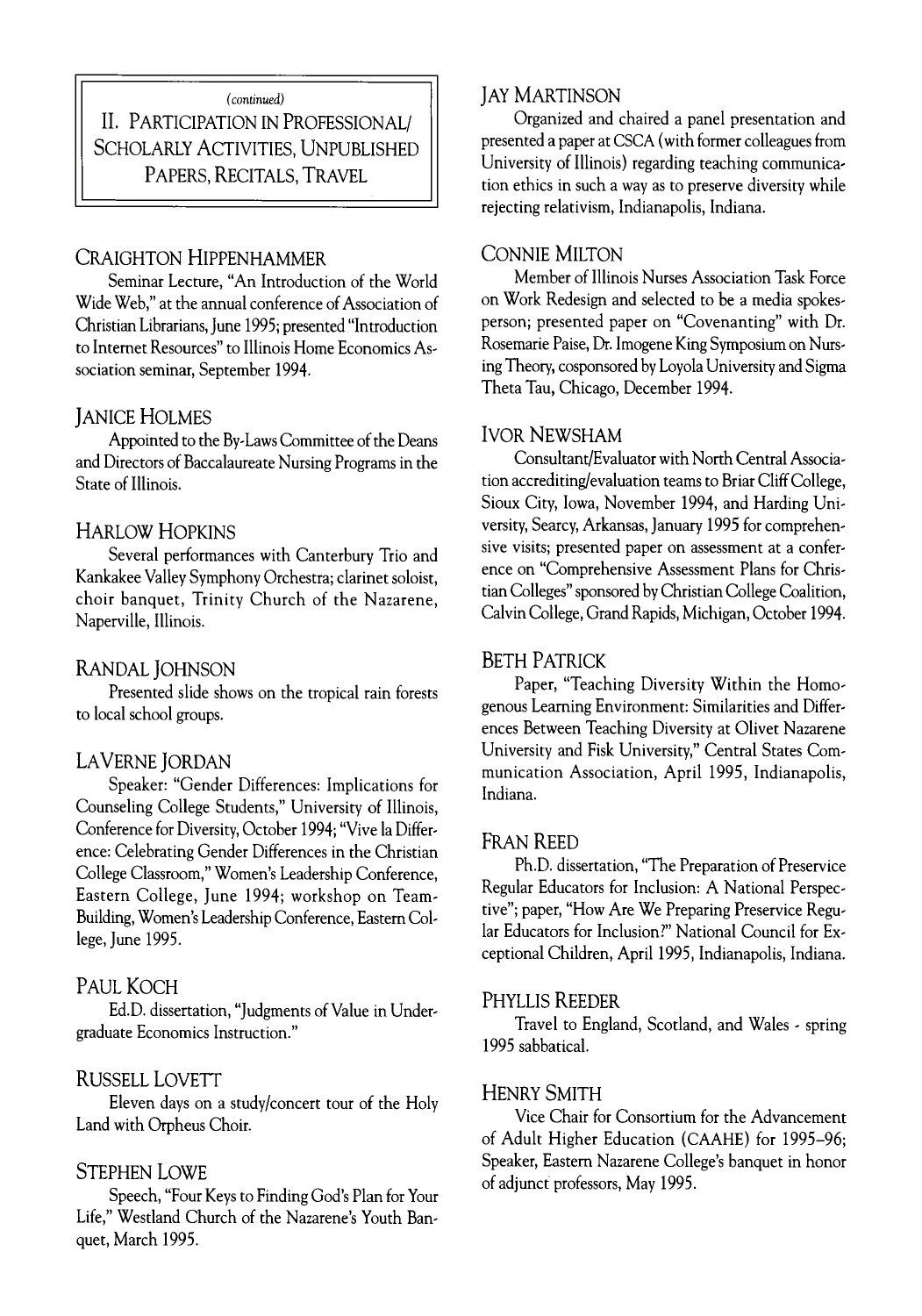#### **SARA SPRUCE**

Speaker: "Trends in Literacy for Teacher Education," Delta Kappa Gamma, Omega Chapter; "Reading to Preschoolers," Bright Beginnings parent workshop.

#### **EMERY TWOEY**

Master of Ceremonies for ADHD seminar.

#### KATHRYN VAN FOSSAN

Presented "Evaluation of Vendor Performance: Alice in Vendorland" at Illinois Library Association meeting, May 1995.

#### DAVID VAN HEEMST

Appointed Doctoral Scholar for the second year in the Crossroads Program sponsored by the Pew Charitable Trust Fund.

#### **JUDITH WHITIS**

Appointed to serve on ISBE team to examine secondary English component of teacher education program at McKendree College, October 1994; appointed to serve on ISBE team to examine institutional standards as related to teacher education program at Millikin University, March 1995; reader for GMAT examinations, Educational Testing Service; presenter at NCA annual meeting and mentor for beginning self-study coordinators at pre-conference workshop, Chicago, March 1995.

#### III. ADVANCED DEGREES EARNED

#### CATHERINE BAREISS

Ph.D. (Computer Science) Illinois Institute of Technology

**RUTH COOK** Ph.D. (English) University of South Carolina

PAUL KOCH Ed.D. (Curriculum and Instruction) Illinois State University

FRAN REED Ph.D. (Special Education) University of Illinois

BOGIE WOOD M.A. (History) University of Alabama at Birmingham

#### IV. PROMOTIONS IN RANK

TO PROFESSOR: Shirlee McGuire Judith Whitis

**TO ASSOCIATE PROFESSOR:** 

Ron Dalton Dwight Ginn Fran Reed Glen Rewerts Sue Williams

#### TO EMERITUS:

C. William Ellwanger William Foote

V. PERSONAL RECOGNITIONS AND SERVICE TO COMMUNITY

#### GERALD ANDERSON

Vice president, Community Arts Council; judged finals, Kankakee Symphony Piano Competition, March 1995.

#### DAVID A TKINSON

President, Kankakee Valley Audubon Society.

#### WILLIAM BELL

Member, Kankakee County Mental Health Center board; Christmas in April home repair volunteer; Institute for the Blind volunteer at Kankakee Air Show.

#### **RAY BOWER**

Served as judge of student presentations at ACCA Student Symposium, Illinois Benedictine College.

#### **RON DALTON**

Appointed by the General Church to help develop a new curriculum for the Directed Studies course for Deacon of Compassionate Ministry.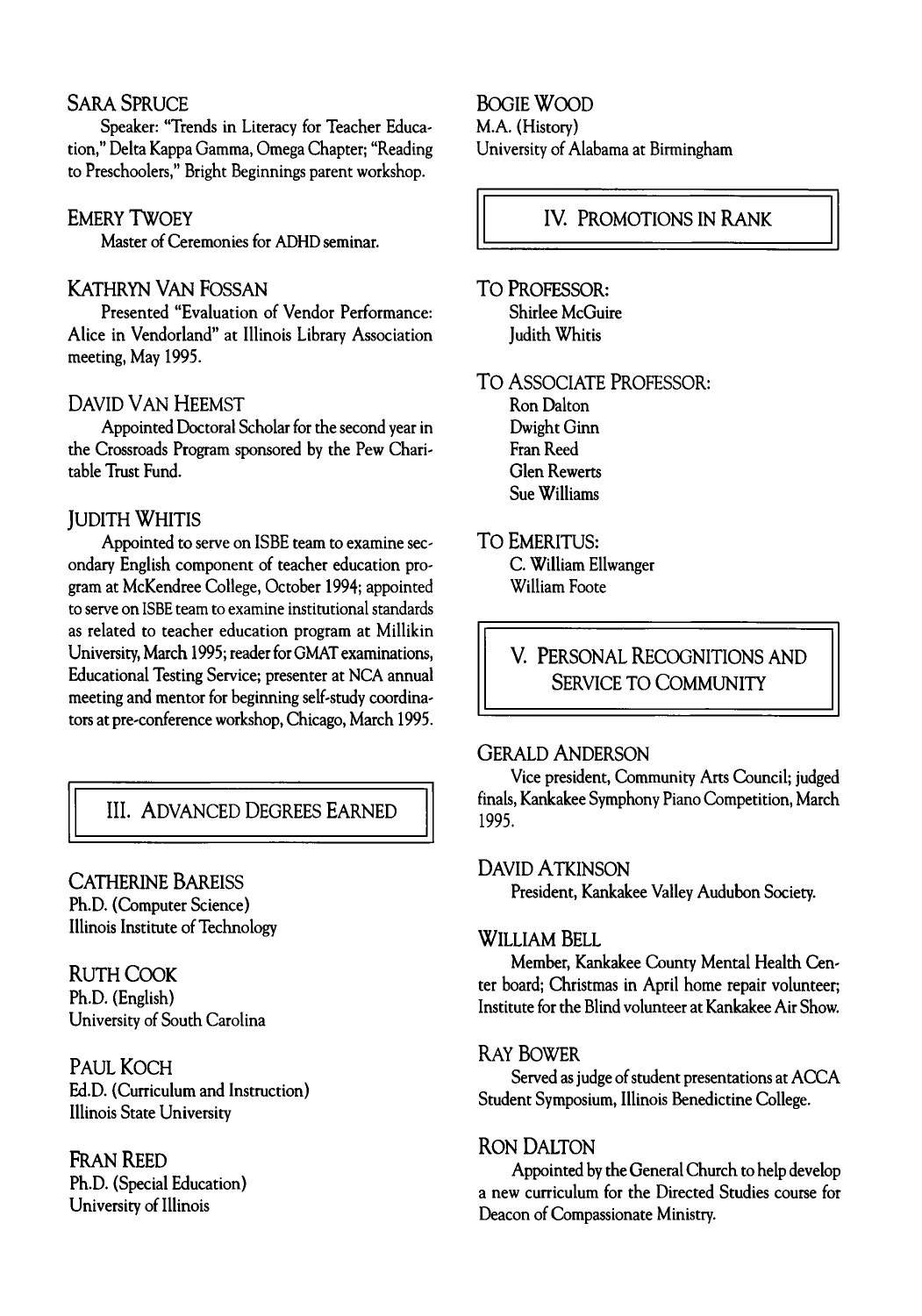#### *(continued)*

#### V. PERSONAL RECOGNITIONS AND SERVICE TO COMMUNITY

#### William Dean

Member, Spiritual Advisory Committee of Hospice of Kankakee Valley.

#### **BILL DEWEES**

Committee chair, Chamber of Commerce; Advisory Board member, *Christian Research Report.*

#### PAUL DILLINGER

President, Bourbonnais Township, American Cancer Society.

#### **SUSAN DRAINE**

Awarded Air Force Commendation Medal for "Excellence" as a clinical nurse; promoted to major, U.S. Air Force Reserve.

#### ALICE EDWARDS

Preliminary judge for 1995 Kankakee Valley Symphony Piano Competition; board member, KVSO; chorus member, Kankakee Valley Symphony Chorus.

#### LARRY FERREN

Secretary, Kankakee Valleyaire Barbershop Chorus; member, Finance Committee, Kankakee Chapter of Alzheimer's Association; MACTLAC Placement Officer for Small Colleges in the Midwest.

#### FRANK GARTON

Charter member, Kankakee County Board of Health; served on the PALCON staff as Regional Counselor for the PALCON Conference and served as a panel participant in one session of the Conference held on ONU's campus, 1995; served as House Captain for Christmas in April.

#### DWIGHT GINN

Participated in Christmas in April project.

#### HARLOW HOPKINS

Principal clarinet in Kankakee Valley Symphony Orchestra; re-naming of Goodwin Hall to "The Harlow E. Hopkins Alumni Center."

#### RANDAL JOHNSON

ONU Faculty Member of the Year, 1994.

#### CHARLOTTE KECK

Member, Quality Assessment & Assurance Committee, Our Lady of Victory Nursing Home; member, Faculty Committee on Distance Learning and Telecommunication, South Metropolitan Regional Higher Education Consortium.

#### CRAIG KEEN

Ordained as a deacon in the Church of the Nazarene, Chicago Central District.

#### KEVIN KELSEY

Named as a Sam Walton Fellow, August 1995.

#### **JAY MARTINSON**

Editor of the new children's PR magazine, *The Paw Print,* an official publication of the Speech Communication Association.

#### CAROL MAXSON

Vice chair, Student Services Commission, Consortium for Advancement of Adult Higher Education; member of committee to create an Illinois CAEL; member, Bradley-Bourbonnais Chamber of Commerce Leadership Committee; presenter, Bradley-Bourbonnais Chamber of Commerce Leadership Development Institute, "Teambuilding with the Myers-Briggs"; keynote speaker, "Have the Time of Your Life," Kankakee YMCA.

#### CONNIE MILTON

Member, Kankakee Valley Symphony Chorus and Kankakee Valley Park District Singers; board member, Kankakee Unit of American Heart Association; faculty counselor, Sigma Theta Tau, Kappa Sigma Chapter.

#### **IVOR NEWSHAM**

Member, Chicago Central District Advisory Board; member and secretary, Chicago Central Nazarene Bible College Extension Board.

#### BETH PATRICK

Consulted with Kankakee High School on debate programs.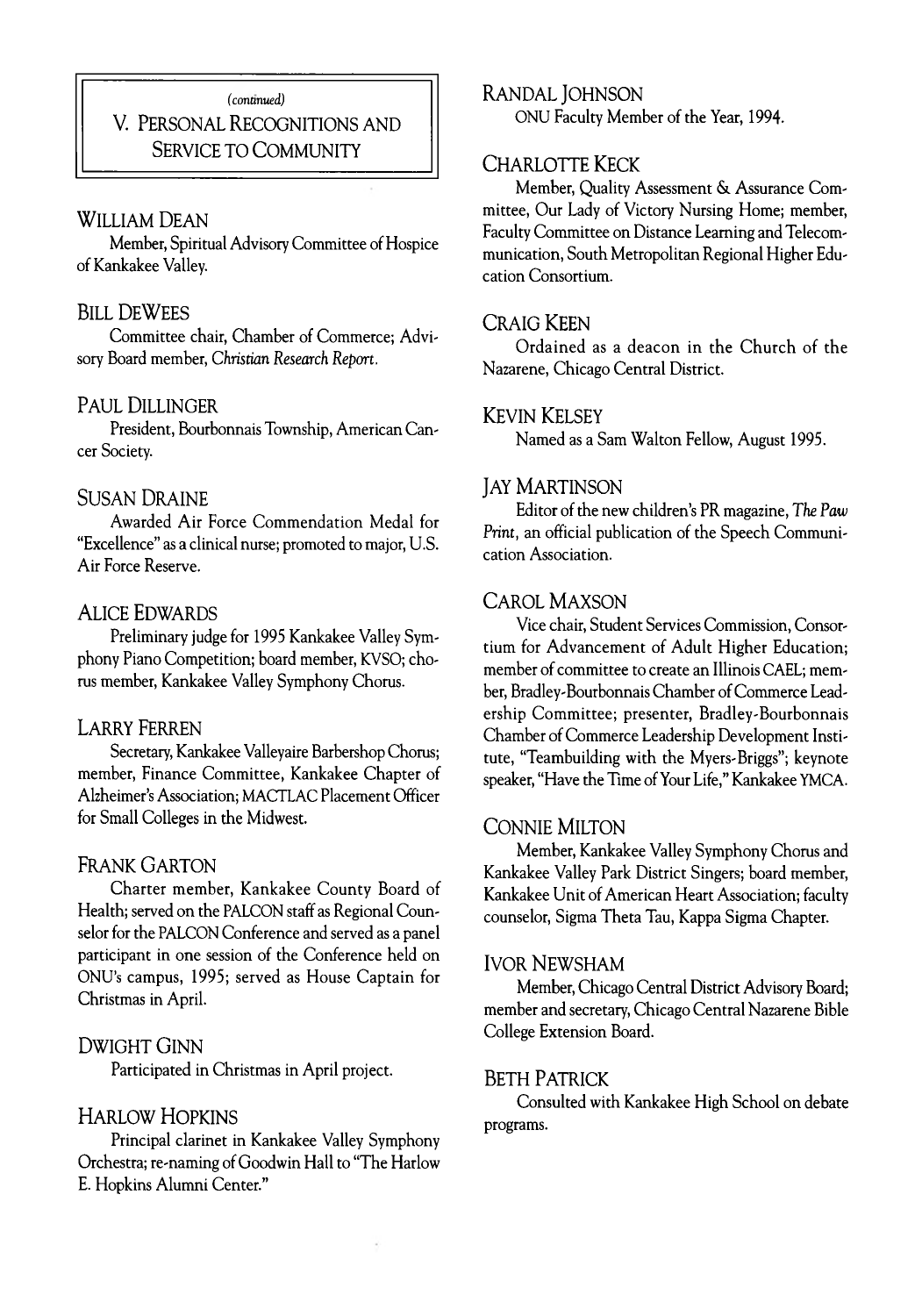#### **ROBIN PIERSON**

Elected secretary, CAAHE Student Services Commission.

#### **MAX REAMS**

Serves with his wife Carol as Marriage and Family Life Directors for the Chicago Central District; conducted several marriage growth seminars for Nazarene churches.

#### **Ph yllis Reed er**

Vice president, Kankakee County Board of Health; President elect of Sigma Theta Tau, Kappa Sigma Chapter.

#### **GLEN** REWERTS

Served as a panel discussion member for PALCON, 1995.

#### **SARA SPRUCE**

Member, Two Rivers Reading Council, and Two Rivers Early Childhood Association; Who's Who in American Education, 1994-95.

#### **GARY STREIT**

Chaired NCA Evaluation teams to: Marygrove College, Detroit, Michigan, October 1994 and Minneapolis College of Art and Design, Minneapolis, Minnesota, February 1995; member, Student Academic Program Committee of the Coalition of Christian Colleges and Universities; State Board of Education Evaluation Team, Northpark College, Chicago, April 1995; NCA Accreditation Review Council; reader, GMAT Exam, Educational Testing Service, Princeton, New Jersey; English Literature Advanced Placement Reader, Trinity University, San Antonio, Texas, June 1995.

#### **LARRY VAIL**

Served as parent representative on Technology Committee at Bourbonnais Upper Grade Center.

#### **JUDITH WHITIS**

*Aurora* dedication, 1994-95.

#### **SUE WILLIAMS**

Elected to honor society of Phi Kappa Phi at University of Illinois, fall 1994.

#### **MARY ANDERSON**

Elected to a 2-year term to represent four states on the ASCUS Senate; awarded the "Distinguished Service Award" by IASCUS for outstanding service and leadership; co-chaired Illinois Student Employment Workshop, June 1995; new-member mentor for the Illinois Small College Placement Association.

#### DARRELL BELLOMY

Recorded his first tape— "Refiner's Fire."

#### YVONNE CHALFANT

Speaker for Mundelein and Chicago Heights women's ministry retreats; spoke at Kempton and Kankakee First Baptist Church mother/daughter banquets; member of Zonta International, Kankakee, and Working Women's Council; elected to Women in Business Committee; served on planning committee for Women in Business Seminar.

#### **JOHN MONGERSON**

On the planning team for the Christian College Coalition meeting for Admissions Directors.

#### **BRIAN SATTLER**

Promoted to major in U.S. Air Force Reserve, attached to Secretary of the Air Force Office of Public Affairs, Civil Affairs Branch, Pentagon.

#### **DIANNE SCHAAFSMA**

Hospice Board treasurer; Momence School Board member.

#### JIM TRIPP

Member of Kankakee County Board.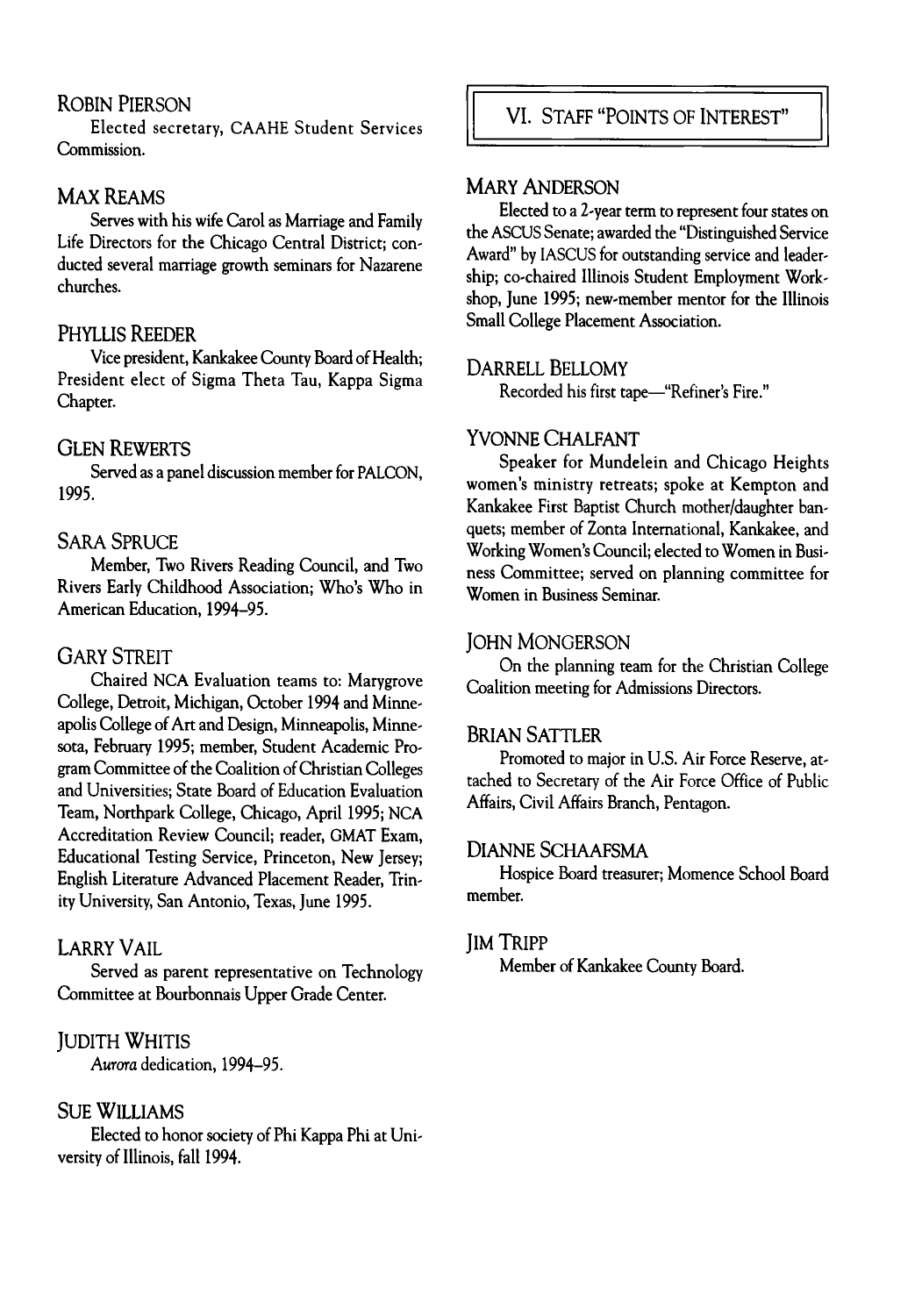### **VII. RECOGNITION FOR YEARS OF SERVICE**

### **FACULTY** STAFF

- 30 YEARS Larry Watson
- 25 YEARS David Atkinson William Bell Robert Wright
- 20 YEARS Jim Knight Douglas Perry
- 15 YEARS Kathryn VanFossan
- **10 YEARS** Douglas Armstrong Brian Baker Diane Richardson
- 5 YEARS Mary Ada Dillinger Janice Dowell Sue Rattin Joseph York
- 
- 35 YEARS Jim Tripp
- **20 Ye a r s** Phyllis Harris Joyce Muhm
- **15 YEARS** Carolyn Gill
- 10 YEARS Wendell Parsons Keith Reel Vivian Schweigert Leon Soucie Freda Wolfe
- 5 YEARS
	- Ann Atkinson Pamela Bierbaum Kay Gerberding Ora Giddings Barbara Giguere Duane Haskins Tracey Setters Nyla Wepprecht James P. Whalen Teresa York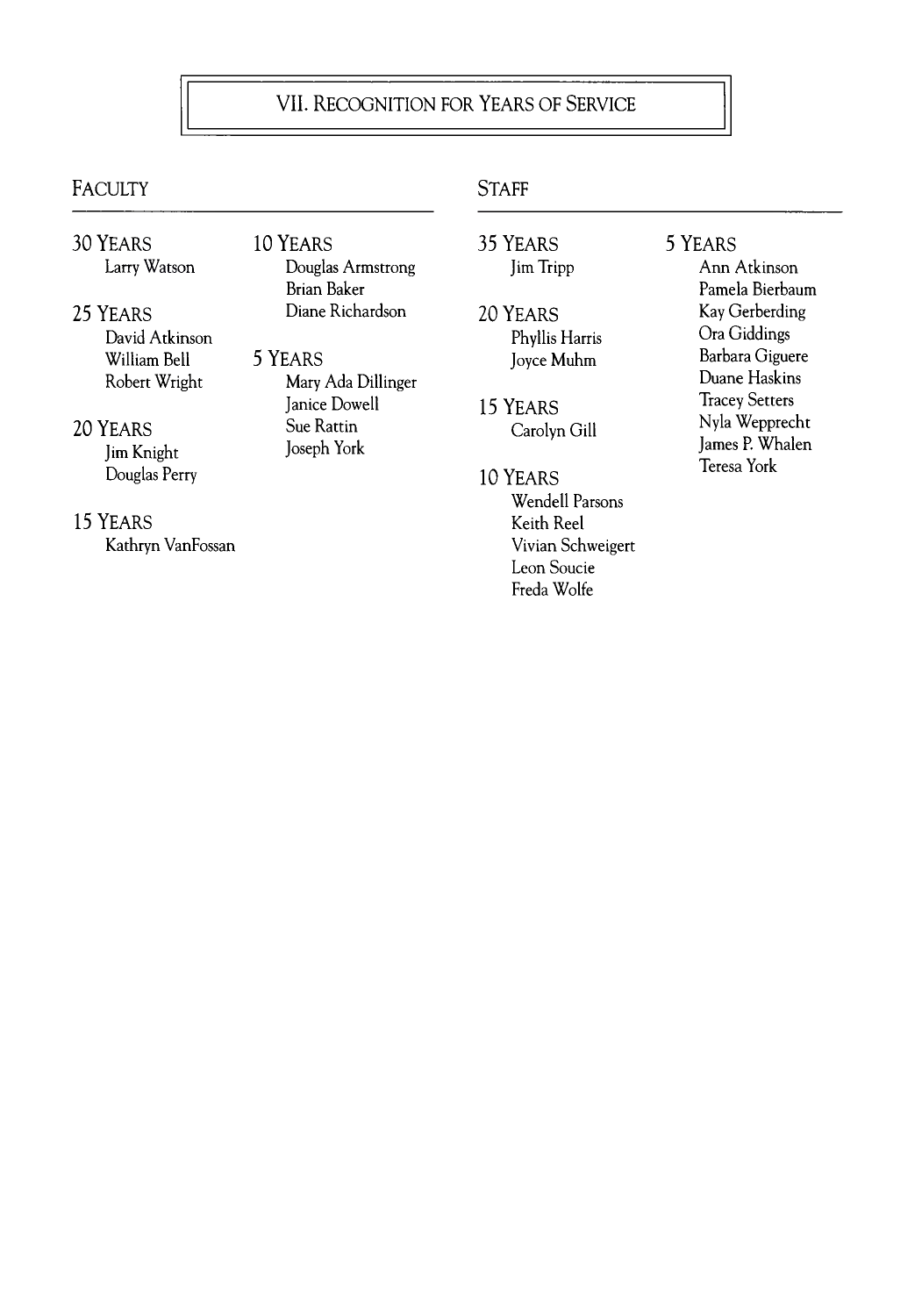### FACULTY / STAFF MEMBER OF THE YEAR 1954-1994

#### **1994 1980**

Dr. Randal D. Johnson Dr. George Dunbar Mr. Darrell W. Bellomy Mr. Richard Matheny

**1993 1979** Rev. William Foote Dr. Joseph Nielson Mrs. Joyce Muhm Mr. James Tripp

**1992 1978** Prof. Charlotte Keck Dr. Harvey Collins

**1991 1977** Dr. Harlow Hopkins Mr. C.W. Ward / Mrs. Mary Gates Dr. Richard Wirt

1990 Mr. Allan Wiens Mrs.Thelma Collins **1976**

Dr. Gerald Anderson Mrs. Connie Skinner **1975**

**1988** Mr. Frank Garton Mr. Dennis Seymour **1974**

1987 Mr. Don Toland Mr. Jim Knight

**1986** Dr. Gary Streit Mr. Doug Perry **1972**

**1985** Dr. William Ellwanger Rev. John Mongerson

**1984** Dr. Harry Westfall Mr. Phil Richardson

**1983** Dr. Carolyn Sechrist Mr. & Mrs. Clifford Hayman **1969**

**1982** Dr. Mary Shaffer *i* Mrs. Esther Tripp Dr. David Atkinson Rev. Gordon Wickersham

**1981** Mrs. Gunnell Jorden Mr. Pat Duncan

Mr. Donald Keck Mr. Linford Marquart

**1990** Dr. William Hodges / Miss Judy King

**<sup>1989</sup>** Dr. Max Reams Dr. Ted Lee

> Dr. Harry Fulton Mr. Efton Elliott

**<sup>1987</sup>** Dr. Joseph Nielson Mr. James Tripp

**1973** Dr. William Bell Dr. L.A. Marquart

Dr. Otho Jennings Rev. Norman Moore

**1971** Dr. Ralph Perry Dr. Mervyn Goins

**1970** Prof. Naomi Larsen Mr. Roy Brown

**1968** Prof. Elbert Pence Mr. Charles Beatty

**1967** Dr. Vernal Carmichael Mr. William Bennett

**1966** Dr. John Hanson Mrs. Ruth Lane

**1965** Dr. Fordyce Bennett Dr. John Cotner

**1964** Dr. David Jones Mr. Charles Henderson

**1963** Dr. Vernon Groves Mrs. Gladys Corbett

**1962** Dr. Billy Hobbs Mrs. Dorothy Swearengen

**1961** Prof. Gardner Walmsley Mr. Albert Brown *GLOOM* 

**1960** Prof. Rockwell Brank Mr. Harlan Milby

**1959** Dr. Coral Demaray Mrs. Emily Reeves

**1958** Mr. Leonard Anderson Dr. Willis Snowbarger

**1957** Dr. Walter Larsen Dr. R.L. Lunsford

**1956** Dr. Clarence Grothaus Mr. Ed Brodien

**1955** Prof. Leo Slagg Dr. Paul Schwada

**1954** Dr. D.J. Strickler Mr. Alyn Fletcher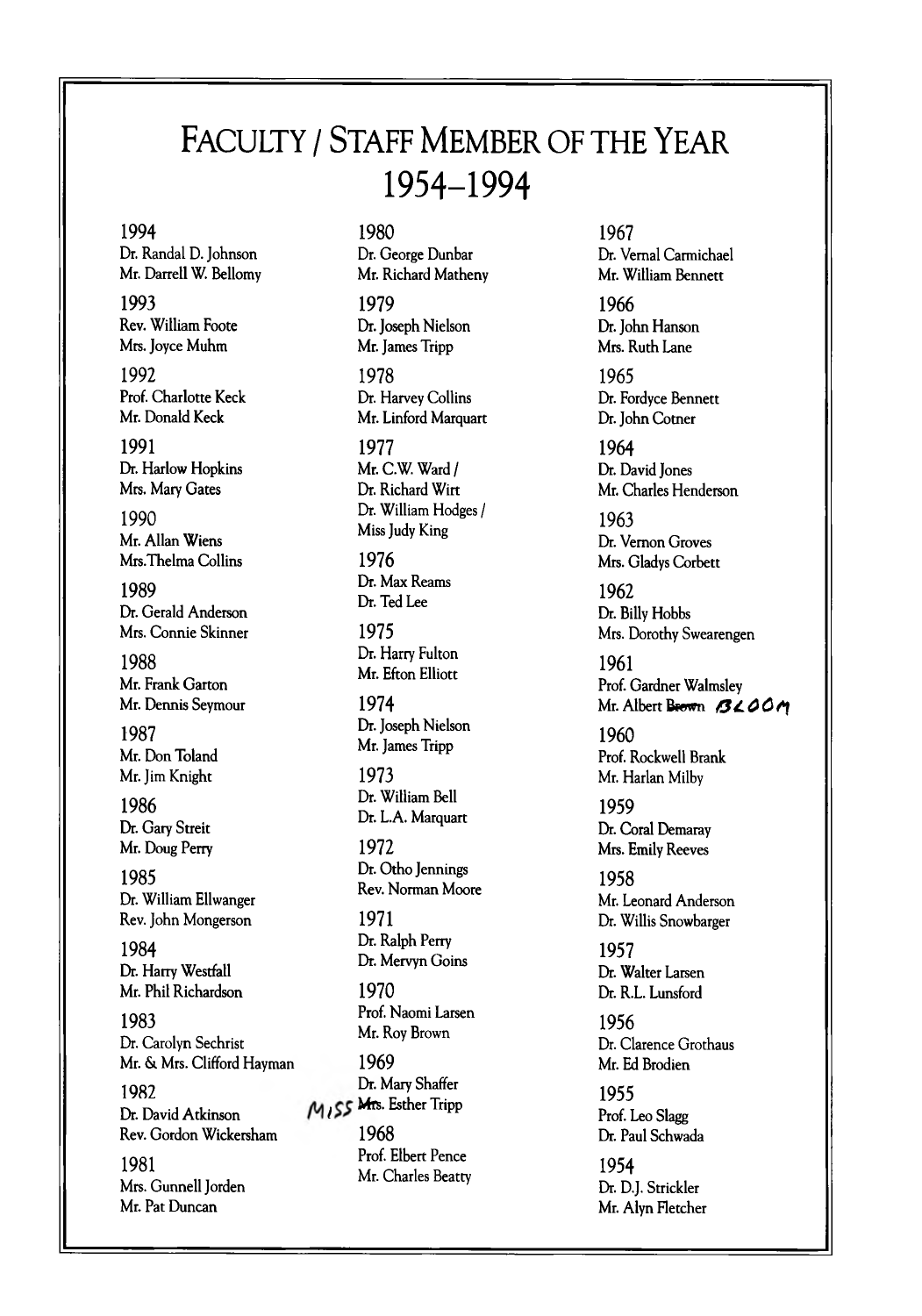## DATES TO REMEMBER

**OPENING CONVENTION Rev. Dan Boone SPRING BREAK**<br> **Rev. Dan Boone SPRING BREAK**<br>
March 9-17, 1996 *August 30, 31, 1995* 

**Dr.** Charles Millhuff *September 17-20, 1995*

**STALEY LECTURES- AWARD ACADEMIC CONVOCATION** *April 17, 1996* October 25, 26, 1995

*November 3 -5 , 1995*

*December 16, 1995 June 24-28, 1996* 

FIRST WEEK SPRING REVIVAL **August** *19-26, 1***995 Dr. Steve Green** February 25-28, 1996

FALL REVIVAL<br>Dr. Charles Millhuff **Dr. Charles Millhuff** *Dr.* Charles Millhuff

**MAGGIE SLOAN CRAWFORD**

**COMMENCEMENT WEEKEND HOMECOMING M***ay 2 - 4 ,1 9 9 6*

**NAZARENE HIGHER PRESIDENT'S CHRISTMAS EDUCATION CONFERENCE**<br>COPEN HOUSE Southern Nazarene University **Southern Nazarene University**